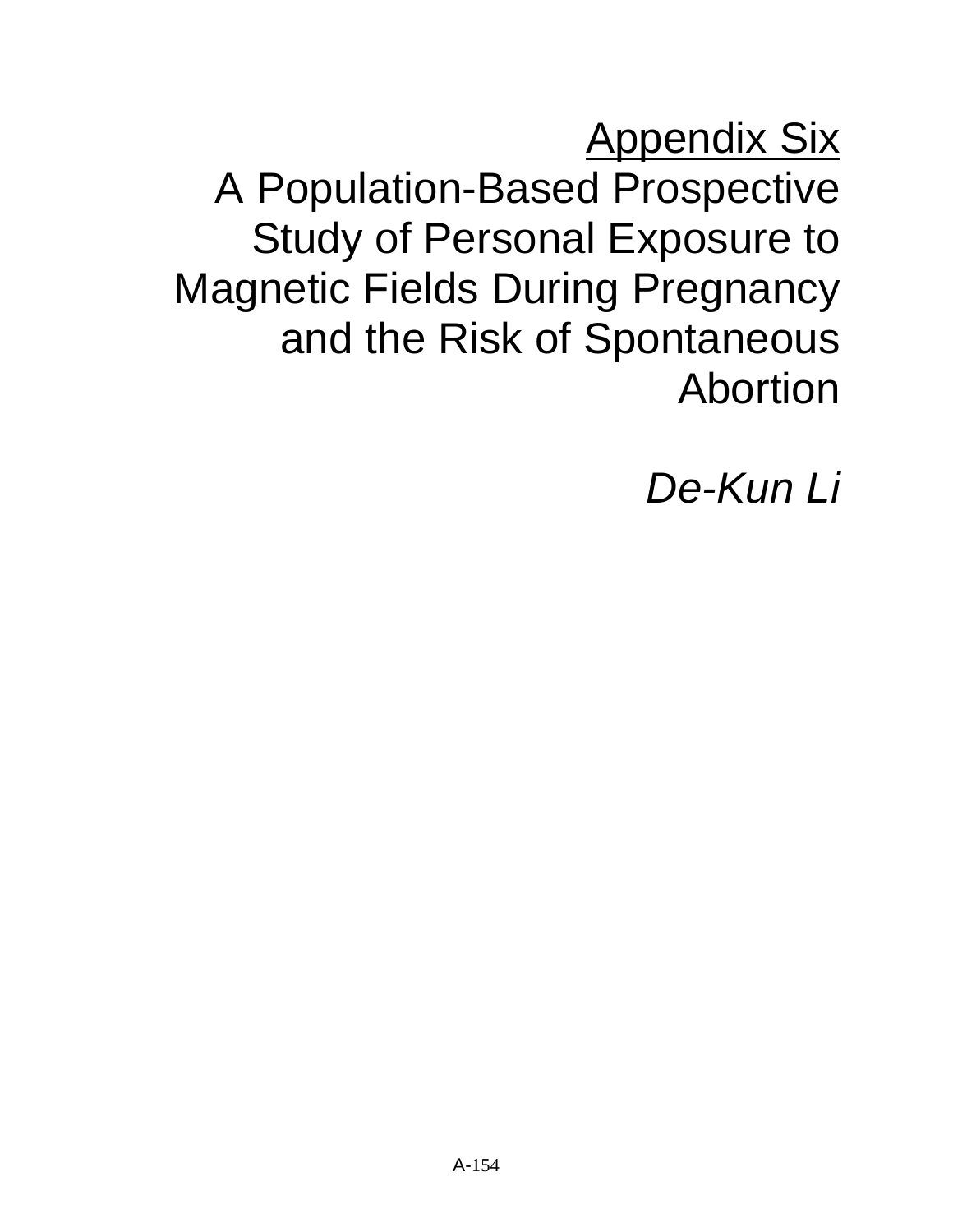A population-based prospective cohort study of personal exposure to magnetic fields during pregnancy and the risk of spontaneous abortion

> Division of Research Kaiser Foundation Research Institute Kaiser Permanente Oakland, California

De-Kun Li, MD, PhD, Roxana Odouli, MSPH, Soora Wi, MPH, Teresa Janevic, MPH, Ira Golditch, MD, T. Dan Bracken, PhD, Russell Senior, Richard Rankin, JD, Richard Iriye, BS

Acknowledgement: The authors would like to thank Drs. Raymond Neutra, Vincent Delpizzo, and Geraldine Lee for their contribution to the study design, data collection, and comments on the manuscript. Prepublication peer reviews from Drs. Abdelmonen Afifi, Michael Criqui, Lowell Sever, and Nancy Wertheimer were greatly appreciated. The authors would also like to thank Dr. Cathy Schaefer for helping with study design, and Luana Acton, Diane Galligan, Melissa Parker, Nancy Rieser, Heather Washington and Stephanie Webb for conducting interviews, as well as Richard L. Collett and William M. Zoerner for obtaining EMF measurements. The staff at the laboratories and the departments of obstetrics and gynecology at both Kaiser Permanente San Francisco and South San Francisco facilities provided generous support during the study period. The following utility companies and people generously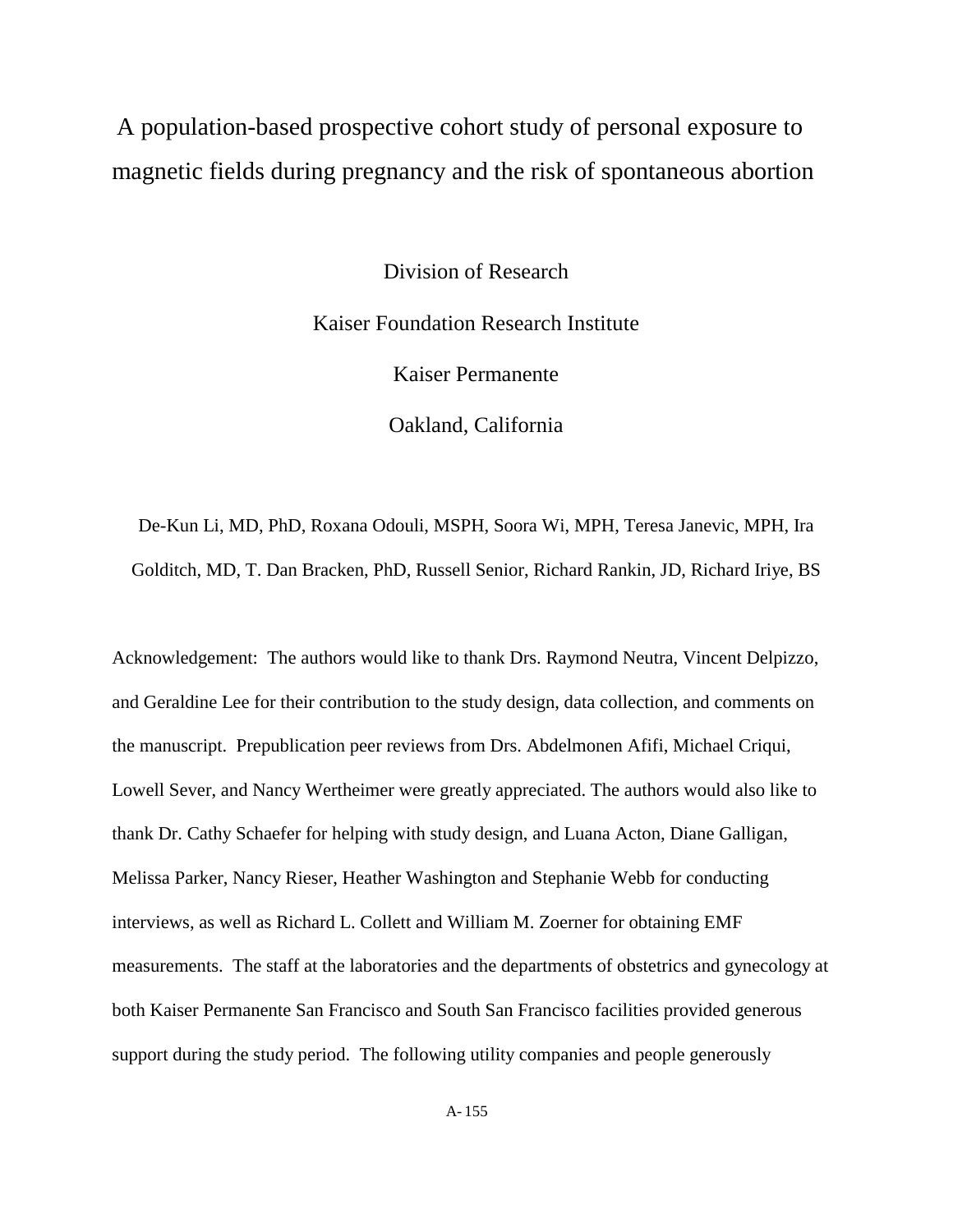provided us with the EMDEX II meters for exposure measurement: Southern California Edison Company, Sacramento Municipal Utility District, Seattle City Light, Greg Chang and Pacific Gas and Electric, and Margaret Wrensch, PhD from University of California at San Francisco.

The study was funded at the order of the California Utility's Commission through the California EMF Program and the California Public Health Foundation.

Running head: Prenatal MF exposure and spontaneous abortion From the Division of Research, Kaiser Foundation Research Institute, Kaiser Permanente, Oakland, California (D-K. L., R.O., S.W., T.J.), Department of Obstetrics and Gynecology, Kaiser San Francisco, San Francisco, California (I.G.), T. Dan Bracken, Inc., Portland, Oregon (T.D.B., R.S.), Applied Research Services, Lake Oswego, Oregon (R.R.), Enertech Consultants, Campbell, California (R.I.)

Reprint requests to Dr. De-Kun Li, Division of Research, Kaiser Foundation Research Institute, Kaiser Permanente, 3505 Broadway, Oakland, CA 94611.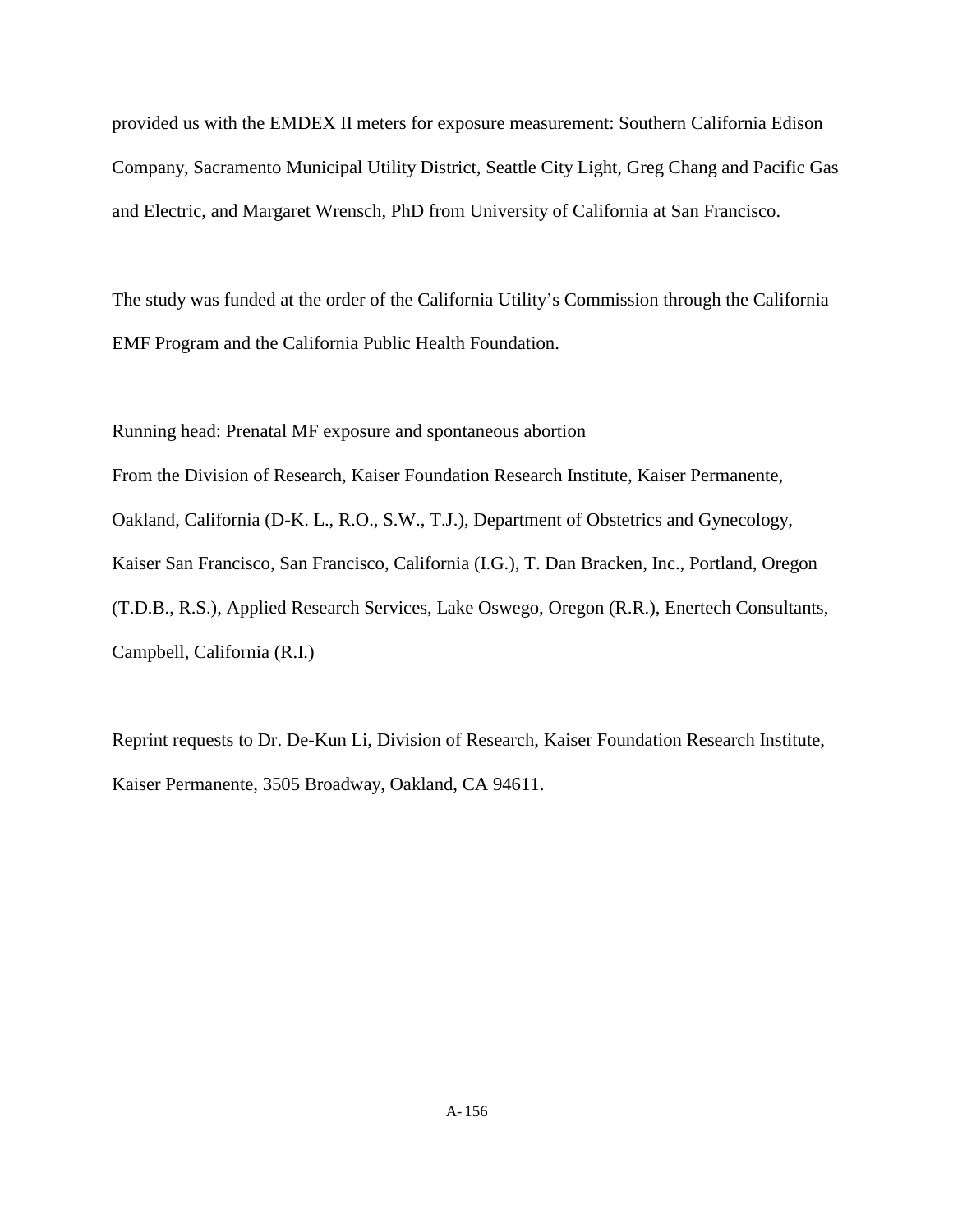### ABSTRACT

*Background.* The effect of magnetic fields (MF) on the risk of spontaneous abortion (SAB) is largely unknown. Most reported studies were based on insensitive MF measurements that were often misclassified and measured retrospectively.

*Methods.* We conducted a population-based prospective cohort study among pregnant women within a large HMO. All women with a positive pregnancy test at less than 10 weeks of gestation and residing in the San Francisco area were contacted for participation in the study. We conducted in-person interviews to obtain information on risk factors for SAB and other potential confounders. All participants were also asked to wear a MF measuring meter for 24 hours and to keep a dairy of their activities. Pregnancy outcomes were obtained for all participants by searching the HMO's databases, reviewing medical charts, and telephone follow-up. The Cox proportional hazard model was employed for examining the MF-SAB association.

*Results.* Among 969 subjects included in the final analyses, SAB risk increased with an increasing level of maximum MF exposure (MMF) with a threshold around 16 milligauss (mG): Rate ratio (RR) associated with MMF  $\geq$  16 mG (versus < 16 mG) was 1.8 (95% confidence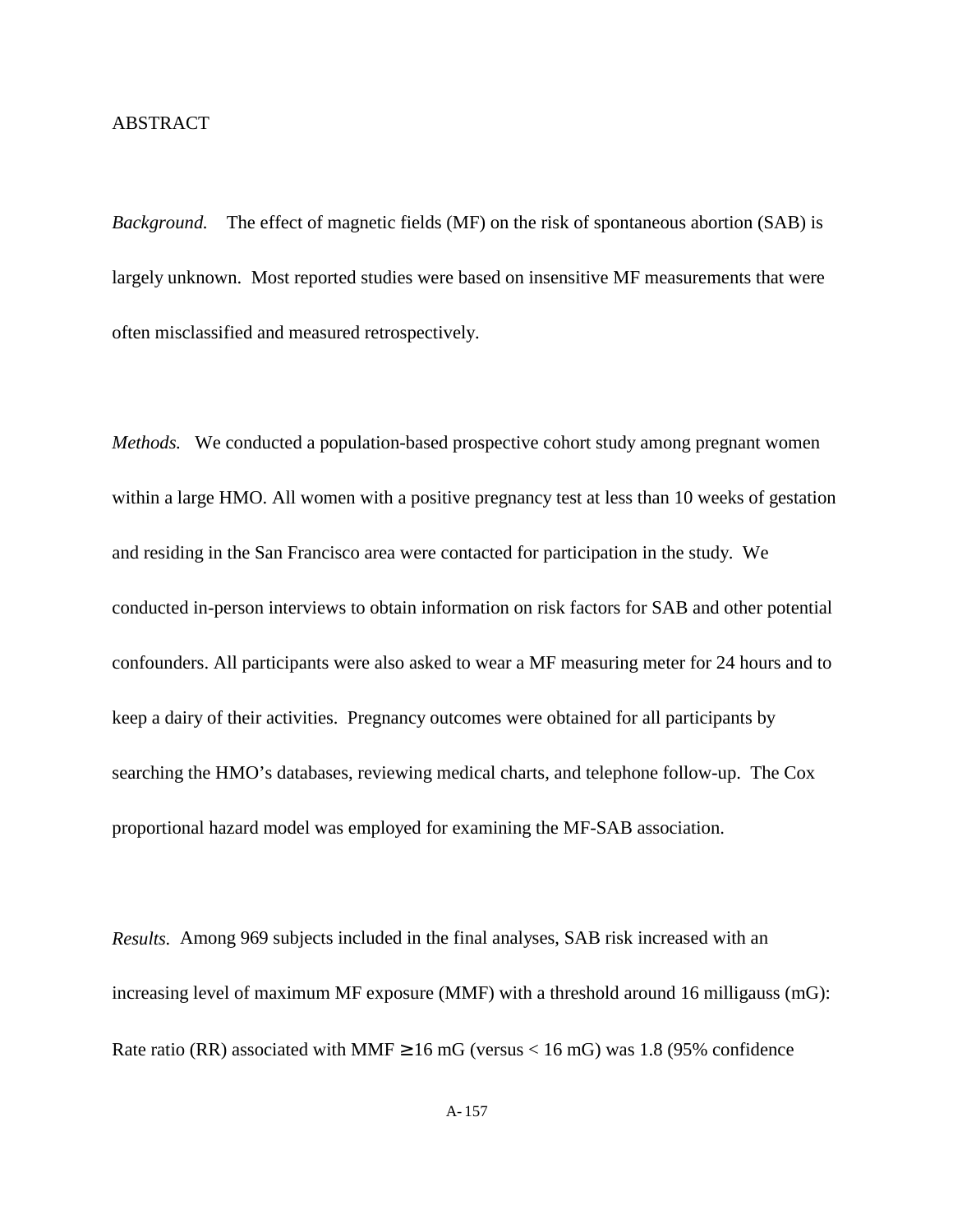interval: 1.2-2.7). The risk remained elevated for all levels of MMF ≥16 mG. The association was stronger for early SABs (< 10 weeks of gestation) (RR=2.2, 1.2-4.0) and among "susceptible" women with multiple prior fetal losses or subfertility (RR=3.1, 1.3-7.7). After excluding women who indicated that their daily activity pattern during the measurements did not represent their typical daily activity during pregnancy, the association was strengthened: RR=2.9  $(1.6-5.3)$  for MMF  $\geq 16$  mG, RR=5.7 (2.1-15.7) for early SAB, and RR=4.0 (1.4-11.5) among the susceptible women.

*Conclusions.* Our findings provide for the first time strong prospective evidence that prenatal MMF exposure above a certain level (possibly around 16 mG) may be associated with SAB risk. This observed association is unlikely to be due to uncontrolled biases or unmeasured confounders.

**Key words** EMF, spontaneous abortion, epidemiology, cohort study.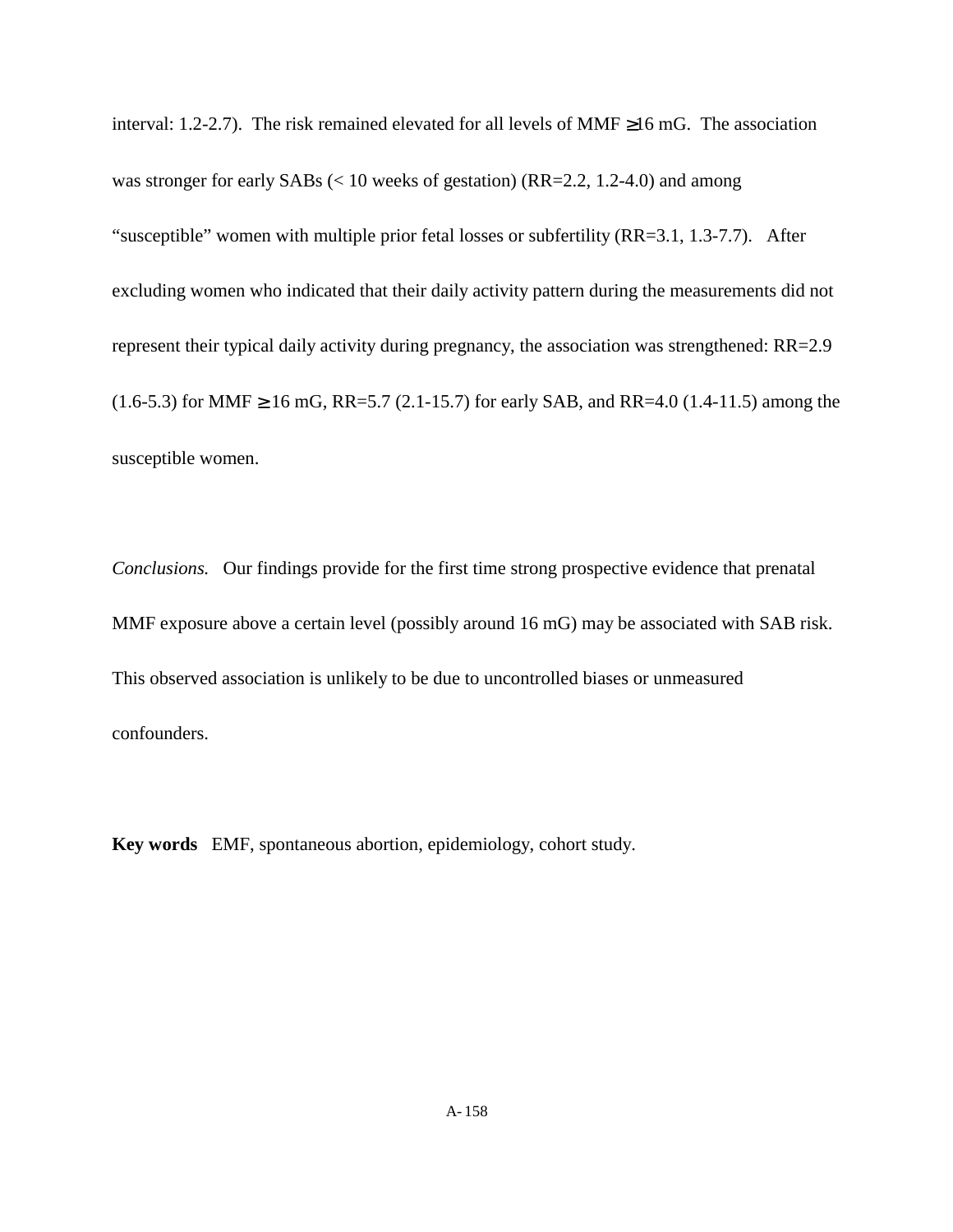The health effect of magnetic fields (MF) of extremely low frequency has remained controversial despite efforts to reach consensus  $^{1,2}$ . The main challenges in studying MF are (1) accurately measuring MF exposure level during the relevant time period, and (2) identifying susceptible populations.

Although the correct measurement of MF exposure should be *personal* exposure during the etiologically relevant time period, MF exposure in most studies was measured by surrogate including wire code classification of the residence or residential spot measurement, frequently measured retrospectively  $3-5$ . Residential spot measurement does not capture all personal MF exposure at home, and ignores exposure outside the residence. Wire code classification correlates poorly with actual residential MF level <sup>6</sup>. Imprecise measurement of MF exposure coupled with mis-specification of the relevant exposure period could lead to significant misclassification of MF exposure level, which, if non-differential, would dilute any true effect. Consequently, it was not surprising that many studies failed to detect an effect of MF exposure, if one exists. However, more recent studies with more accurate measurement of MF exposure in the relevant time period have tended to report an association with exposure.<sup>5,7-11</sup>.

With rare exceptions  $12$ , no attempt has been made to identify a population susceptible to MF. It is conceivable that the biological effects of MF will most likely be felt among the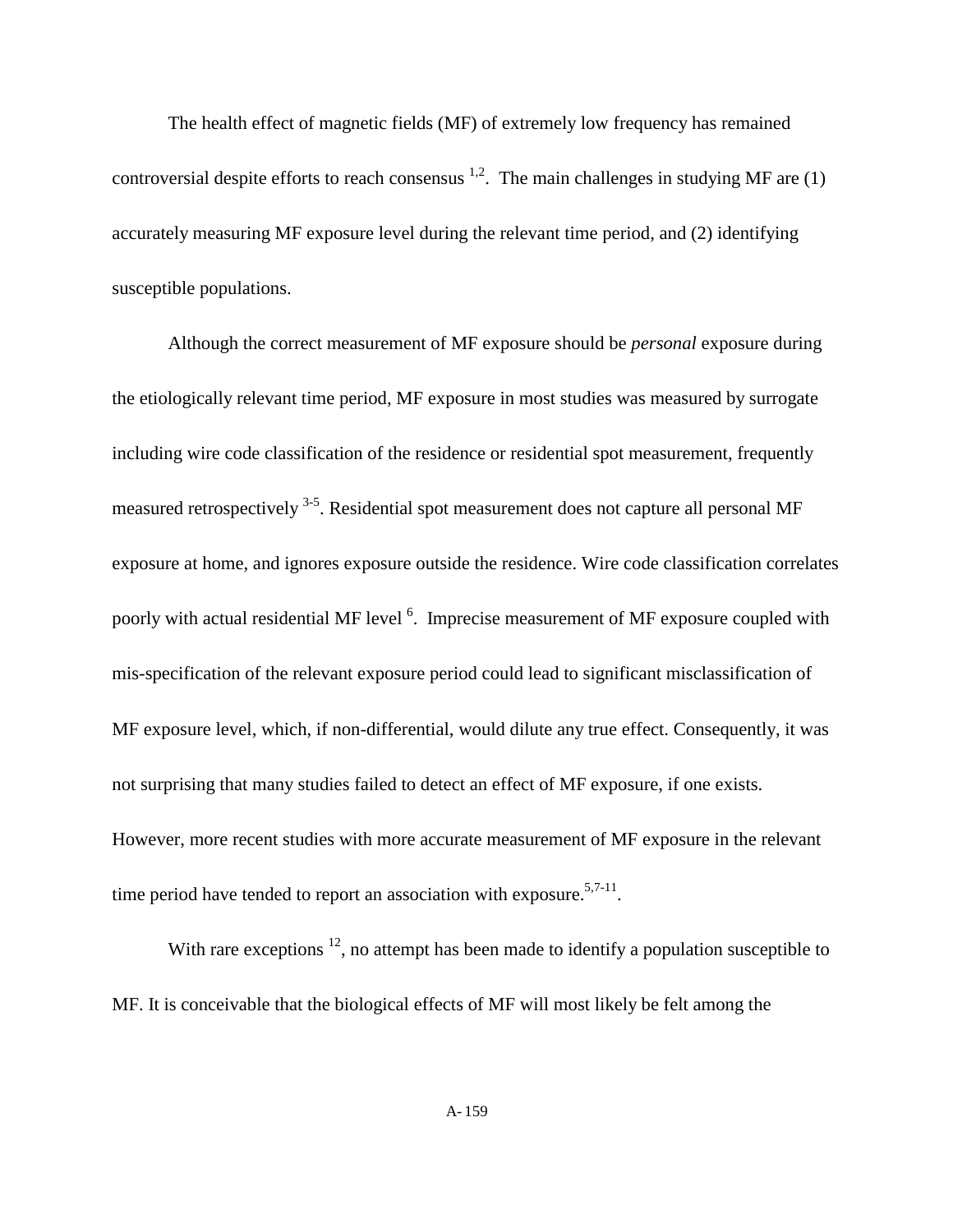population most vulnerable to environmental insults such as MF. If a true MF effect is difficult to detect due to exposure misclassification, then a failure to identify susceptible populations further reduces the ability to detect a MF effect, especially if the susceptible population consists of only a small part of the study population.

The association between MF exposure and the risk of spontaneous abortion (SAB) has been examined mostly for exposure to video display terminals (VDTs). However, because of the limited effect of MF from VDTs on overall exposure<sup>13</sup>, VDTs are unlikely a major source of MF in a woman's daily life. Therefore, it would be difficult to detect an association of SAB with VDT use, if one exists $14,15$ . However, one study with actual measurement of VDT magnetic fields (MF) indicated that when a woman was exposed to a VDT with a high MF level [a peak level > 9 milligauss (mG)] during pregnancy, she had a more than 3-fold increased SAB risk.<sup>16</sup>. Another case-control study reported a significant association between an increased residential spot MF level obtained retrospectively and SAB risk including sub-clinic abortion determined by measuring serum hCG level <sup>17</sup>. Use of electric blankets has also been associated with SAB risk 18.

We carried out a prospective cohort study to examine the association between 24-hour personal MF exposure and spontaneous abortion. A previous, as yet unpublished, small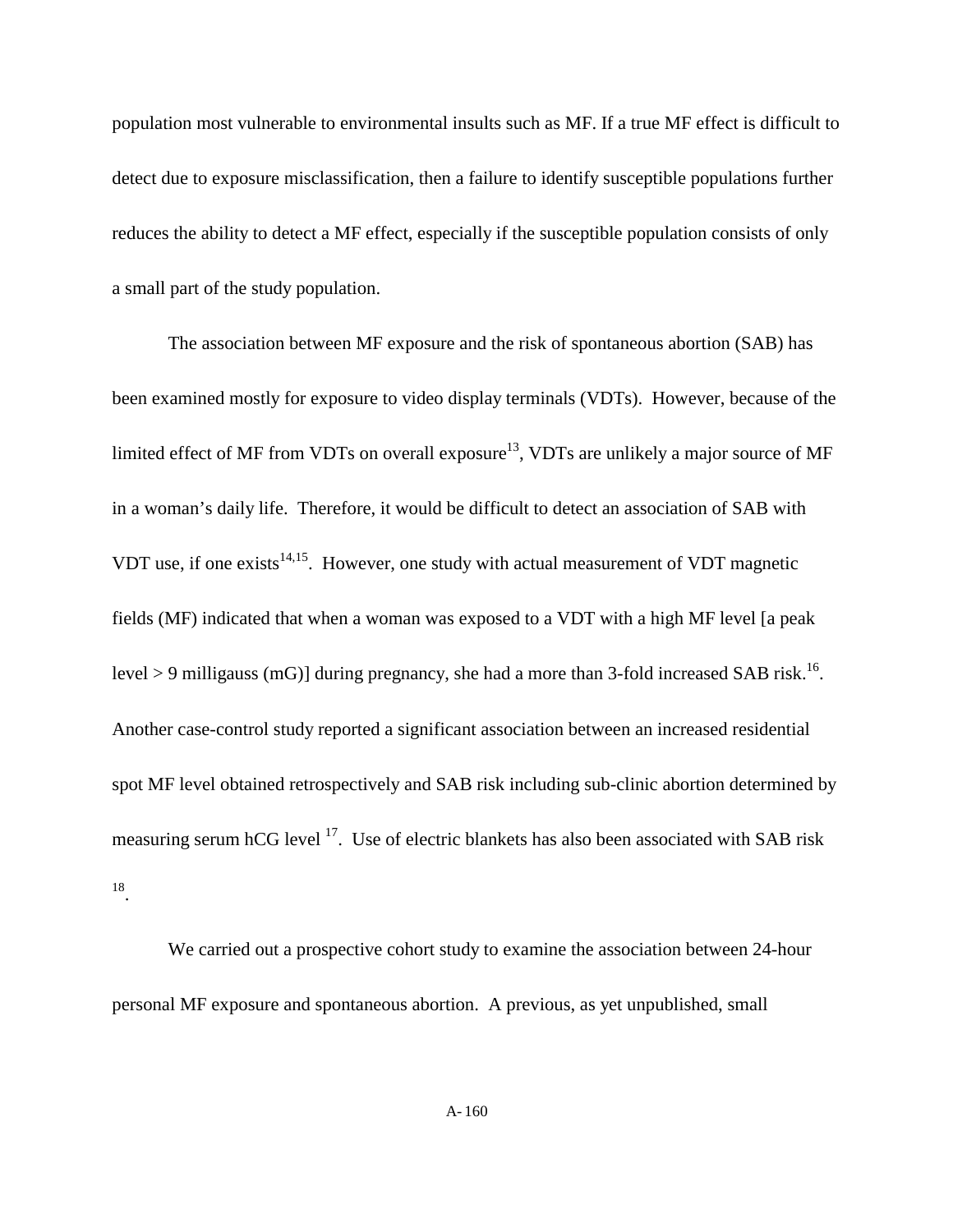prospective study had suggested that a time-weighted-average (TWA) MF exposure above 2 mG conveyed an excess risk 19. The current study was funded by the California EMF Program to test this hypothesis. The funding authorities agreed that the authors were free to evaluate the association of other exposure metrics with spontaneous abortion. Accordingly, in addition to TWA, we also examined one metric of interest to us, the maximum magnetic field (MMF) encountered during the day.

## **METHODS**

All female members of the Kaiser Permanente Medical Care Program (KPMCP) in Northern California who resided in San Francisco county and adjacent parts of San Mateo county and who had a positive pregnancy test at either KPMCP's San Francisco or South San Francisco Facility from October of 1996 through October of 1998 were identified through the computerized laboratory database as potential eligible subjects. An invitational flyer describing the purposes and procedures of the study was distributed to every woman who submitted a urine sample for a pregnancy test. The flyer included a postage-paid and self-addressed return refusal postcard. Those women with positive tests from whom we did not receive the refusal postcard were contacted by a well-trained female interviewer to determine their eligibility for the study. All English-speaking women who indicated their intention to carry their pregnancy to term at this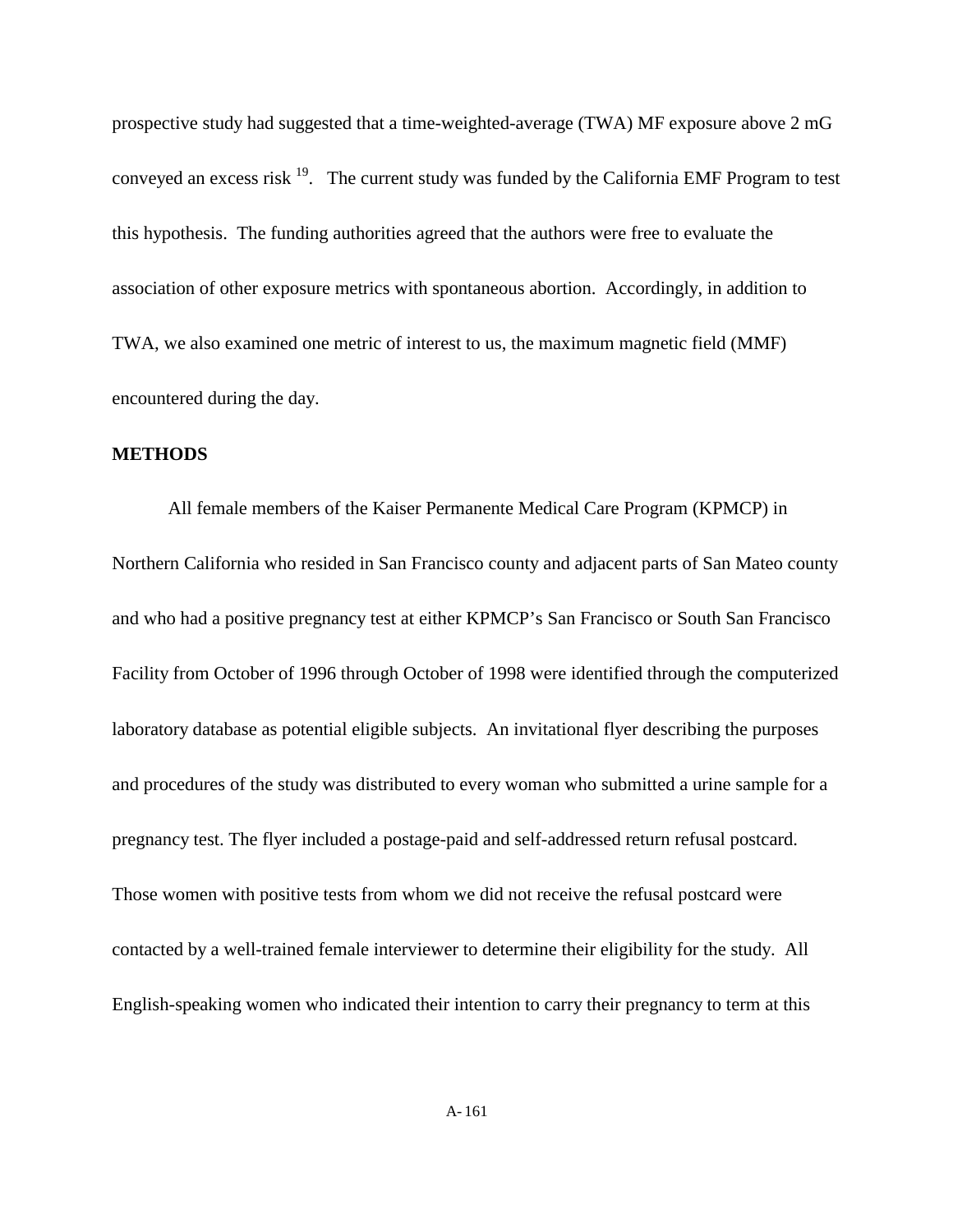contact and whose gestational age at the pregnancy test was 10 complete weeks or less were eligible for the study.

We identified a total of 2729 eligible pregnant women. Among them, 1380 (50.6 %) women initially agreed to participate in the study, of whom 1063 (39.0 %) completed an inperson interview and MF exposure measurement. The remaining subjects (11.6%) were never able to schedule the interview despite their initial agreement. In addition, 164 women were not interviewed because they were too far along in their pregnancy  $($  > 15 weeks of gestation) when they were finally reached by our interviewers.

# **In-person interview**

All participating women were interviewed in-person by a well-trained interviewer to obtain detailed information on known risk factors for SAB and other adverse pregnancy outcomes, as well as potential confounders. The women were also asked about their residential and occupational exposures to MF including the use of appliances, as well as their daily activities during pregnancy.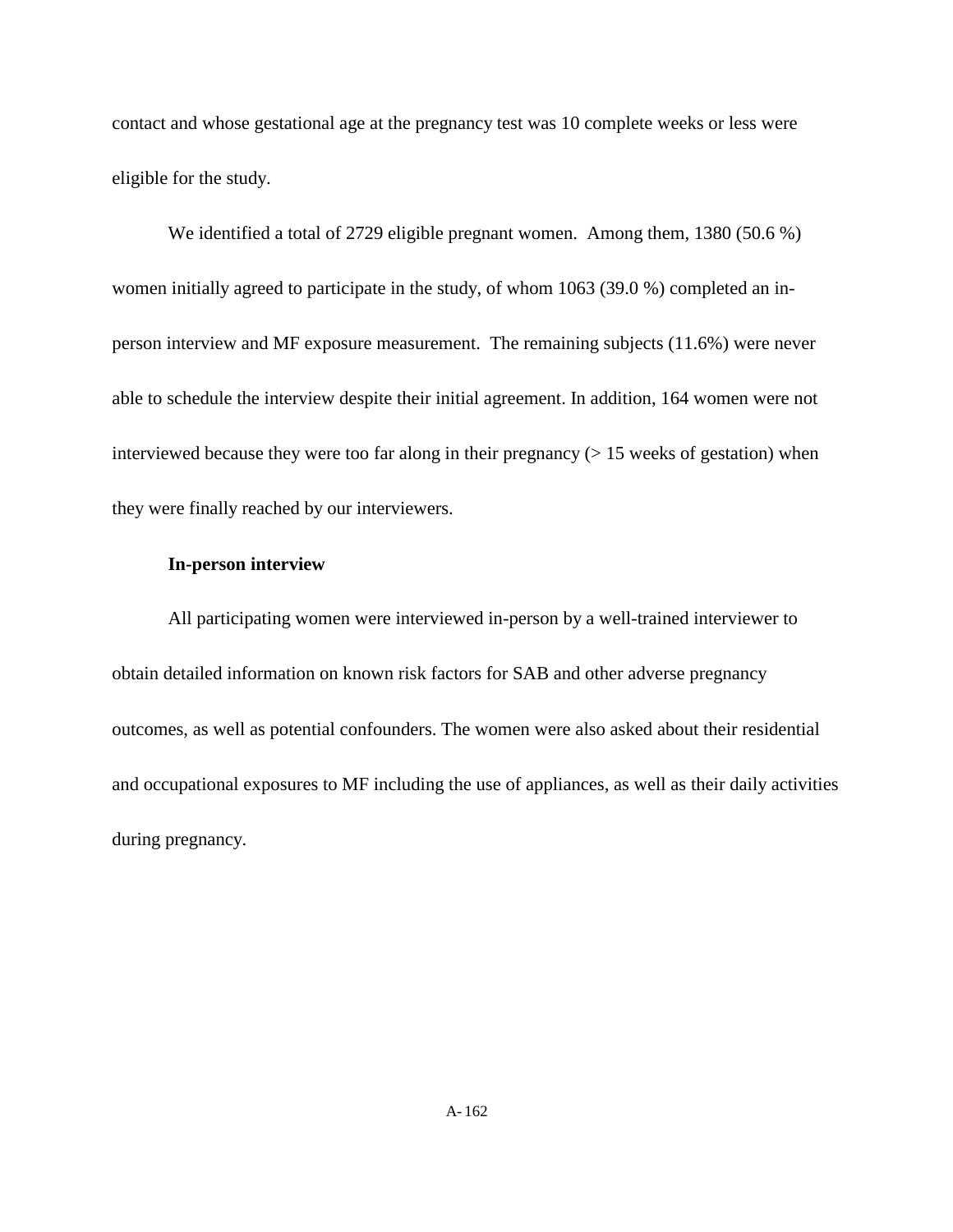#### **MF measurements**

### *Measurement of personal MF exposure*

To measure her MF exposure during pregnancy, each participating woman was asked to wear an EMDEX-II meter for 24 hours starting immediately after the in-person interview. The EMDEX-II was initiated in advance with a custom program to collect MF measurements every ten seconds and store both broadband (40-800 Hertz) and harmonic (100-800 Hertz) resultant magnetic field levels. The meter was specifically programmed only to show the time of day on the display without revealing any MF exposure level so that the woman would remain blinded to the MF exposure level. The woman was also asked to keep a diary recording her activities during this period.

At the end of the measurement period, a technician from Enertech Consultants Inc. (ETC), the contracting firm for conducting MF measurements, examined the data both alone and in combination with the subject's diary. The technician resolved any concerns about the data or diary with the subject at this time. The diary and a copy of the data then were forwarded to T. Dan Bracken Inc., the contracting firm for performing data management on MF exposure, for further review and incorporation into the final MF database to create summary exposure measurements for analyses. Following these examinations, women whose EMDEX II data did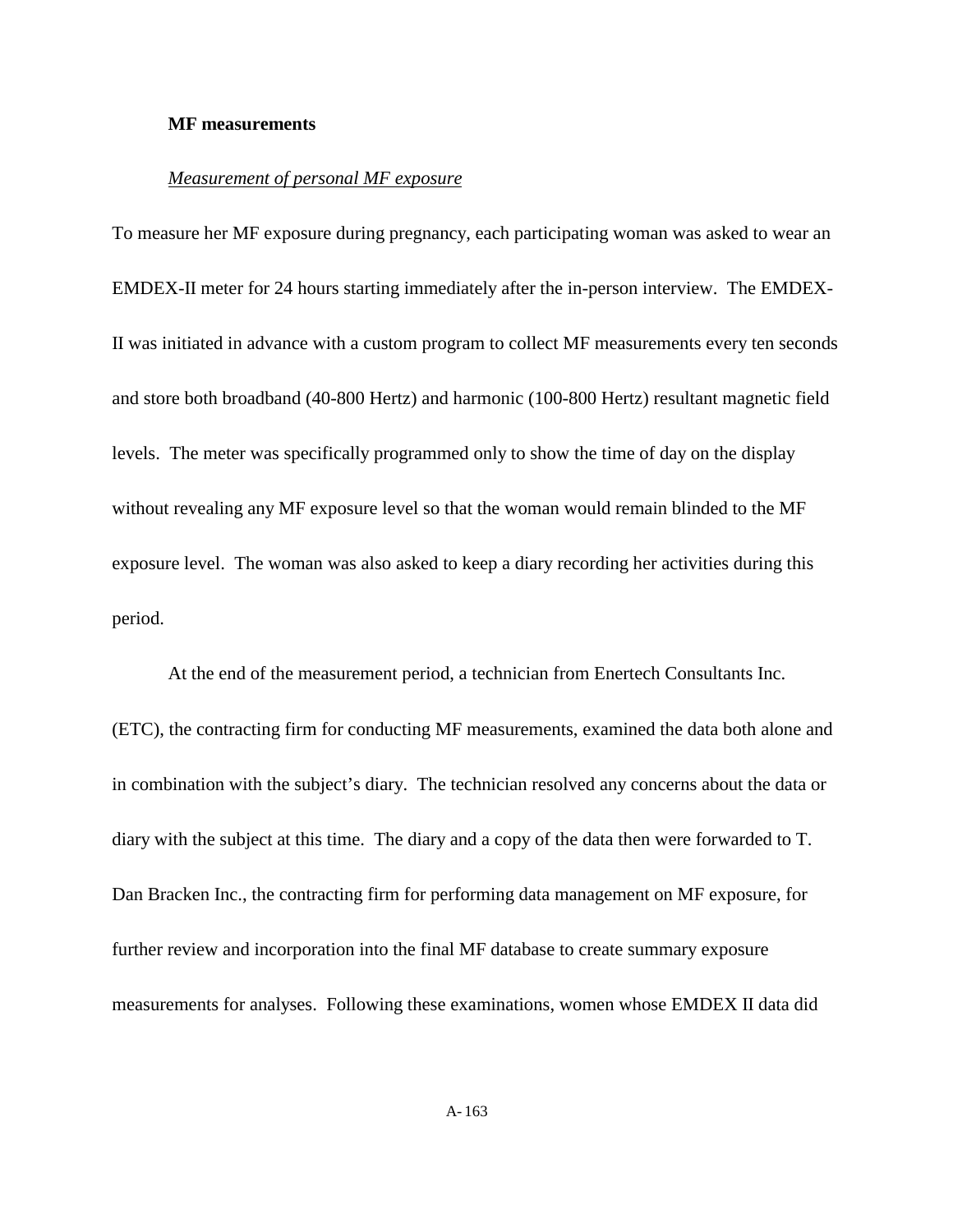not match the activity diary or suggested that they failed to wear the meter (no MF recording) were excluded from the analysis (a total of 73 subjects).

### *Residential spot MF measurements*

Spot measurements were taken in the subject's bedroom, the kitchen, and the most frequently occupied room that was neither a bedroom nor a kitchen. Measurements were made at the abdominal level in the center of each room as well as the location that the subject typically occupied. In addition, measurements were taken at the front entrance of the residence and at approximately fifteen-foot intervals proceeding clockwise around the residence. A measurement was also made at the outside location nearest the subject's bedroom.

## *Wire code and external wiring information*

The ETC technicians performed wire coding and collected information on external wiring by producing an aerial sketch of the residence and all overhead electric system lines within 150 feet of the residence. This information was used to determine the Wertheimer-Leeper wire-code categories, which were classified as underground, very-low-current configuration, ordinary lowcurrent configuration, ordinary high-current configuration, and very-high-current configuration.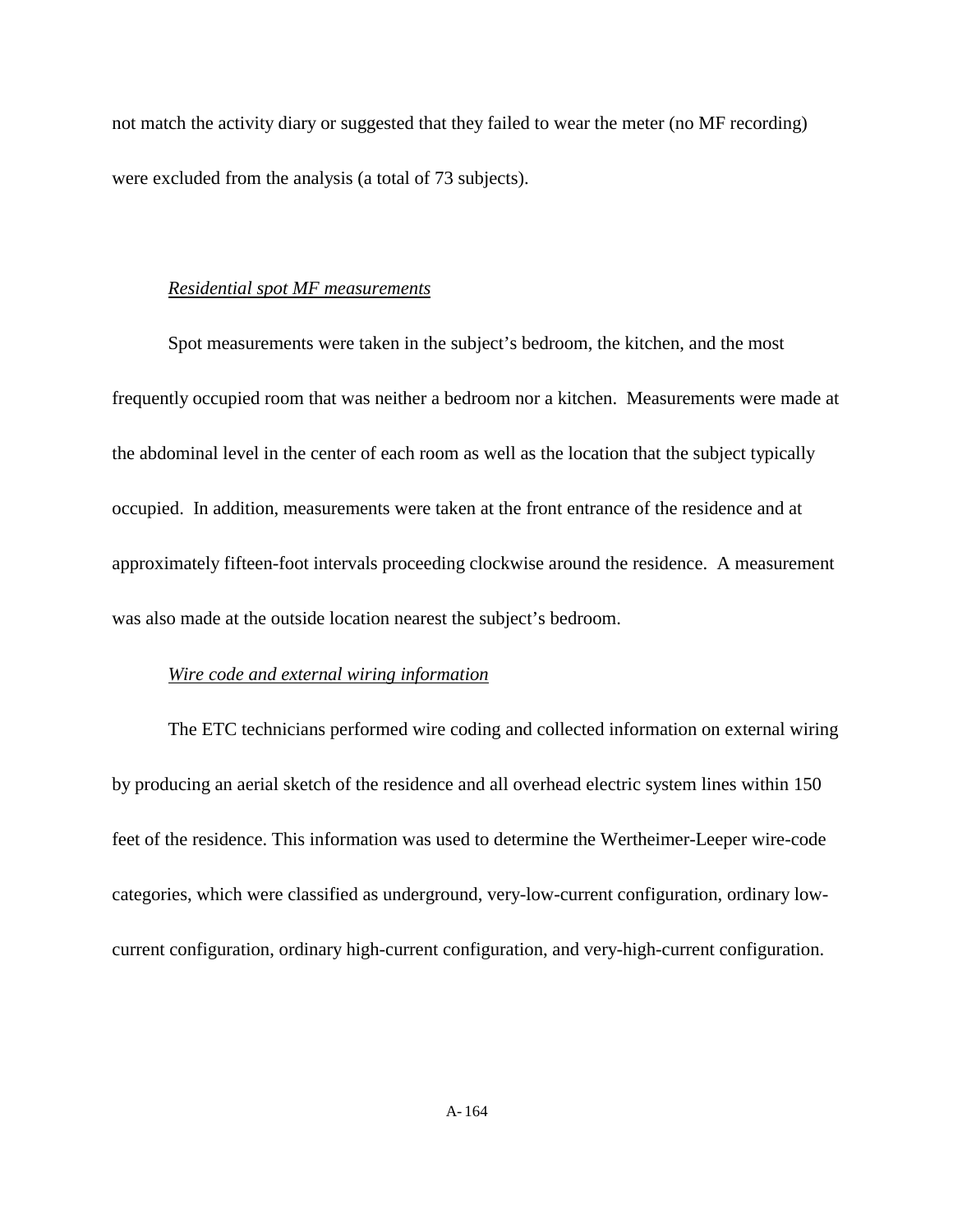### **Pregnancy outcomes**

The pregnancy outcomes for all participants were ascertained through one of the following methods: linking various automated KPMCP databases, reviewing medical charts, and telephoning those whose outcomes could not be identified through the previous two methods. Among 1063 women who participated in the study, pregnancy outcomes for 1058 (99.5%) participants were identified. Although the final outcomes were unknown for the remaining five subjects due to their moving out of the area, they were included in the final analysis and their pregnancy was censored at the gestational age at which they were known to have remained pregnant (all beyond 20 weeks of gestation). After excluding 21 additional women with missing data on personal exposure information or with incomplete interviews, 969 subjects were left in the final analysis.

### **Statistical analysis**

The Cox Proportional Hazard model was employed to examine the SAB risk associated with MF exposure during pregnancy while controlling for potential confounders and taking into account different gestational ages at entry. A woman was considered at risk of SAB as soon as she had a positive pregnancy test (entry time). Gestational age in days was used as the time variable. The woman continued to be considered at risk until either she had a spontaneous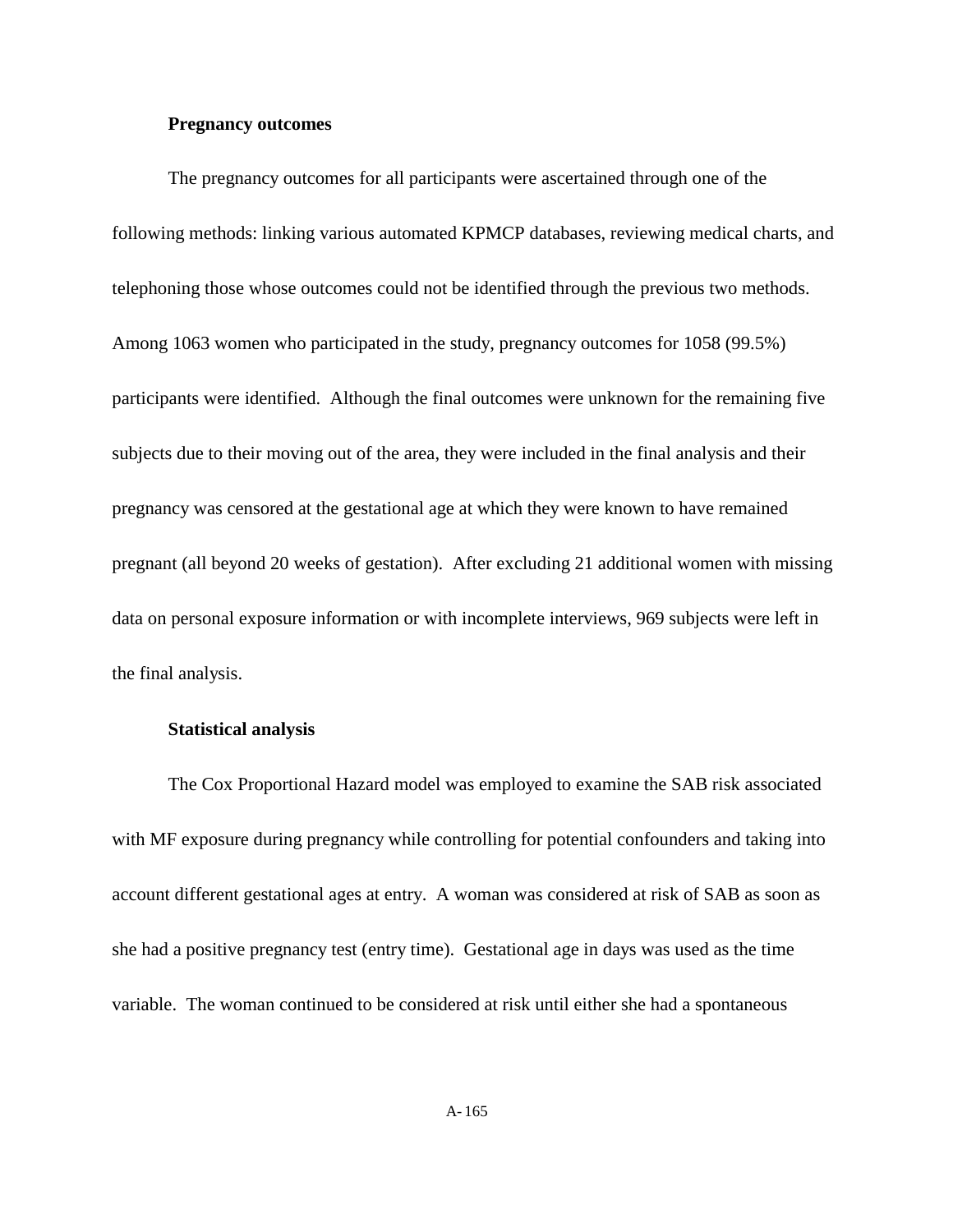abortion or was censored. Women who had other pregnancy outcomes including ectopic pregnancy or induced abortion (3.6%) were censored at the time when those outcomes occurred. Women who remained pregnant beyond 20 weeks of gestational age (80%) were censored at 20 weeks of gestation because by definition, no spontaneous abortion occurs after 20 weeks of gestation.

To take into account the entry at various gestational ages, the time variable (gestational age) with left-truncation was used in the proportional hazard model  $20,21$ . The association between MF exposure during pregnancy and SAB risk was evaluated at any specific gestational age only among those women who were pregnant and had entered into the study at that time. Using the left-truncation of the time variable to reflect participants' actual contribution of their person-time to the risk assessment in the Cox Proportional Hazard model allowed control of any potential biases due to the association of gestational age at entry with MF exposure and SAB risk. The potential confounders included in the Cox Proportional Hazard model were based on the known or potential risk factors for spontaneous abortion as well as sociodemographic variables.

Since the mechanism of the potential effect of MF during pregnancy and the SAB risk was not clear, we decided to examine the effect of the maximum MF (MMF) level exposed for a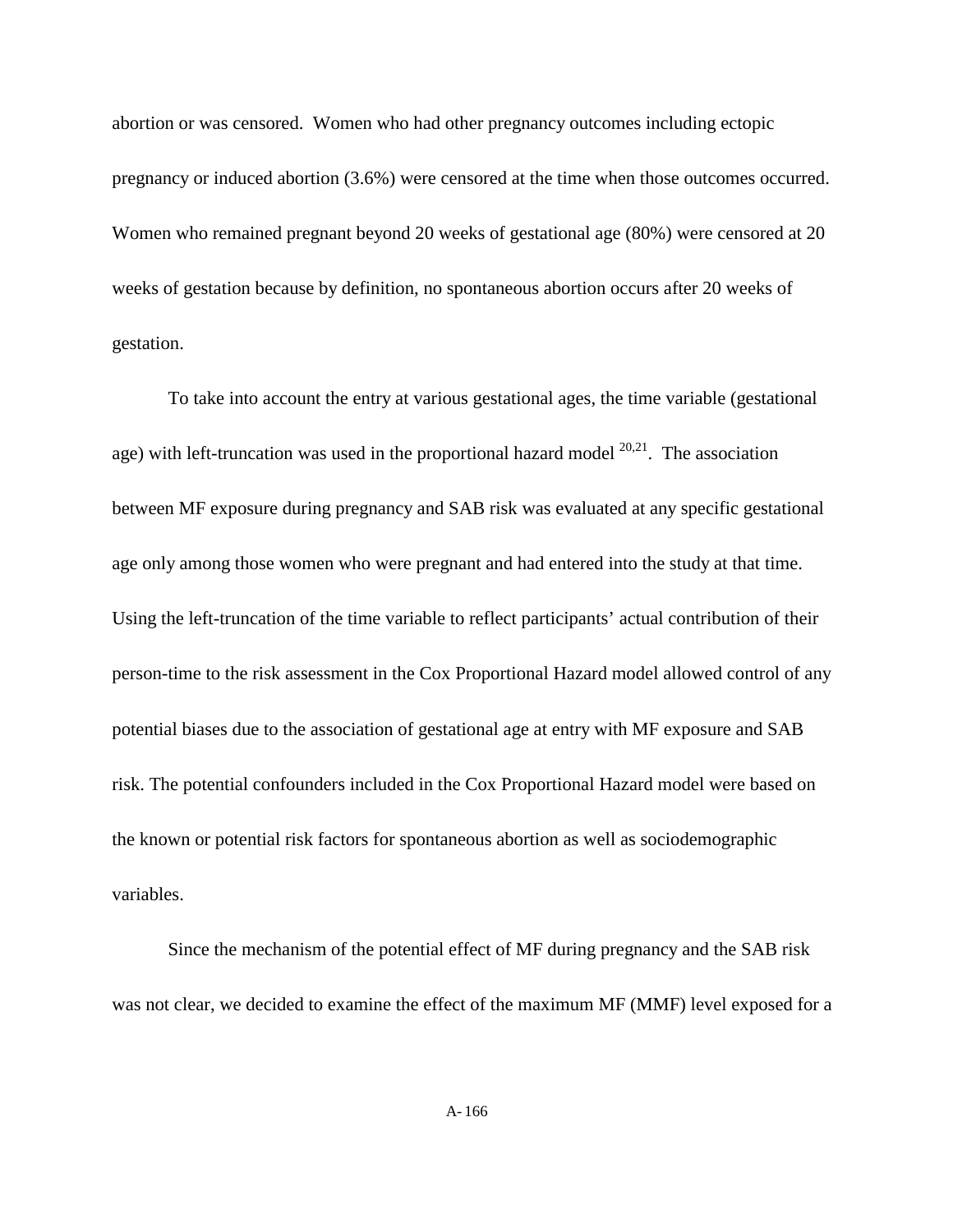potential threshold effect, in addition to the effect of average dose (TWA) as required by the California EMF Program contract. It seemed more plausible to us that MF exposure has a threshold below which any exposure is biologically irrelevant. Thus, we postulated that MMF is a better measure for detecting the MF biological effect than TWA which, combining MF doses at all levels, is a diluted and insensitive measure.

#### **RESULTS**

At the request of the California EMF program, we first evaluated the SAB risk associated with 24-hour TWA MF exposure  $\geq 3$  mG. The cut point of 3 mG had been chosen by the California EMF program to maximize power by assuming a shallow linear dose-response and by examining the exposure distribution of the cohort without knowing the case status. The rate ratio (RR) associated with TWA  $\geq$  3 mG was 1.2 with 95% confidence interval (CI) of 0.7-2.2. Thus, using the TWA metric failed to confirm the original findings that prompted this study.

To evaluate a potential threshold effect of MF exposure, we first examined the relationship between MMF level in deciles and the SAB risk. Figure 1 shows that a woman's MMF level during the 24-hour measurement period appeared to be associated with an increased SAB risk, starting around 12-18 mG. The risk remained elevated with increasing MMF exposure level. Therefore, we chose 16 mG as the cutoff for all subsequent analyses. In addition, the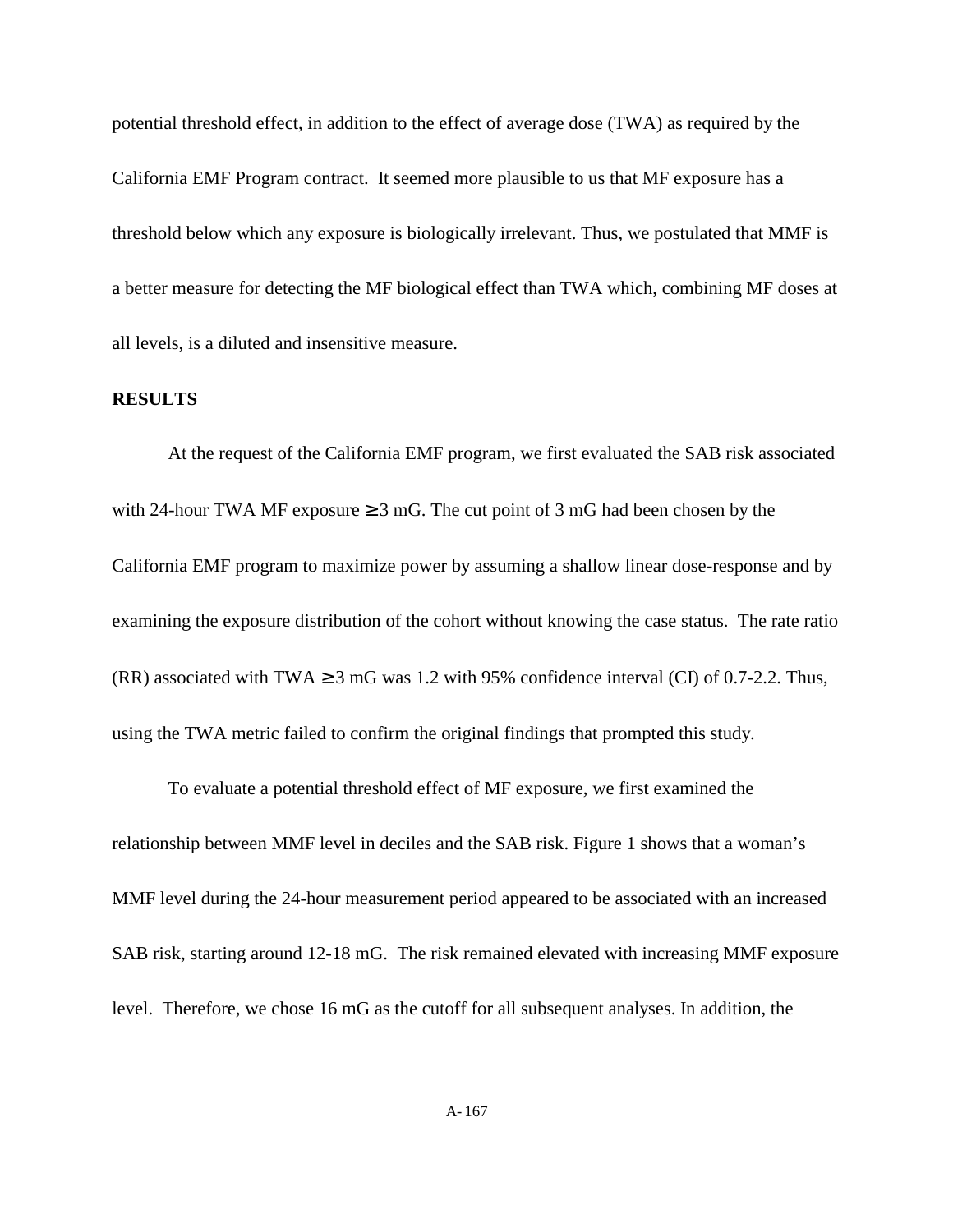subsequent evaluations of dose-response relationship for MMF ≥16 mG were based on tertiles of the exposure level. Although 12 mG would have been a better cutoff from the view of the threshold effect, 16 mG was the only available cutoff point between 10 and 20 mG, chosen before the data collection, upon which many parameters for exposure dose (e.g., total sum of MF, duration, and number of times above the cutoff point) were constructed.

Overall, there was little difference between the two cohorts (MMF< 16 mG and MMF $\geq$ 16 mG) in demographic characteristics, potential risk factors for SAB, reproductive history, and gestational age at entry to the study. The exposed women (MMF≥ 16 mG) were more likely to have been employed before conception, to have had fever during pregnancy, and to have drunk tap water; but they were less likely to have had a history of subfertility defined as failure in conceiving after having had regular intercourse without contraception for more than 12 months.

Prenatal exposure to  $MF \ge 16$  mG was associated with an 80 percent increased SAB risk. This observed association was quite robust against potential confounders, for the estimate barely changed after adjustment for about 30 known risk factors for SAB or potential confounders: crude RR=1.81 vs. adjusted RR=1.80. In addition, the association persisted irrespective of the sources/locations of MMF exposure (at home, at work, during travel, and other). Using total sum of MF amount ≥16 mG as a measure of dose above the threshold (taking into account both MMF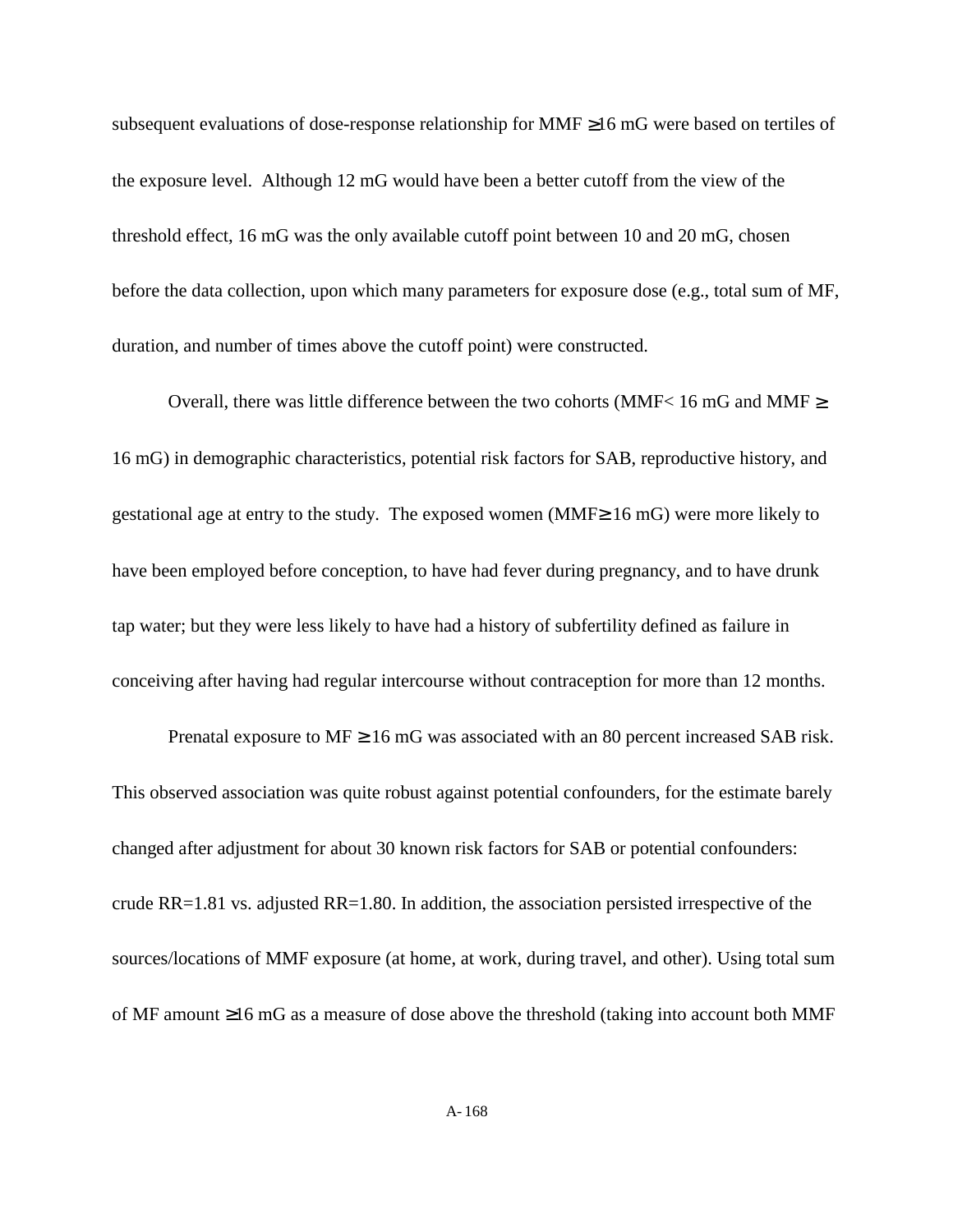level and duration above the threshold), SAB risk remained elevated for higher doses of MMF exposure, although the trend was not statistically significant (table 1). Using other dose parameters including MMF in quartiles, and duration or number of times above the threshold  $(\geq$ 16 mG) showed a similar relationship.

To evaluate whether fetuses at an early gestational age are more susceptible to MMF exposure, we examined the effect of MMF separately for fetal loss before and after 10 weeks of gestation. Table 2 shows that the SAB risk associated with MMF was higher for fetal loss before 10 weeks of gestation (aRR=2.2, 95% CI: 1.2-4.0). If a fetus had survived to 10 weeks or more, the effect of MMF exposure was noticeably reduced (aRR=1.4, 95% CI: 0.8-2.5). The test of whether the rate ratio associated with MMF exposure was constant over gestational age showed a statistically significant interaction  $(p<0.05)$  between the effect of MMF exposure and gestational age in days. However, when the gestational period was grouped into two groups (before or after 10 weeks of gestation), the difference of the two rate ratios did not reach statistical significance  $(p > 0.05)$ .

To examine whether the effect of prenatal MMF exposure was greater for women who might be more susceptible to environmental insults, we restricted analyses to women who had a history of either multiple spontaneous abortions (2 or more) or subfertility. Table 3 shows that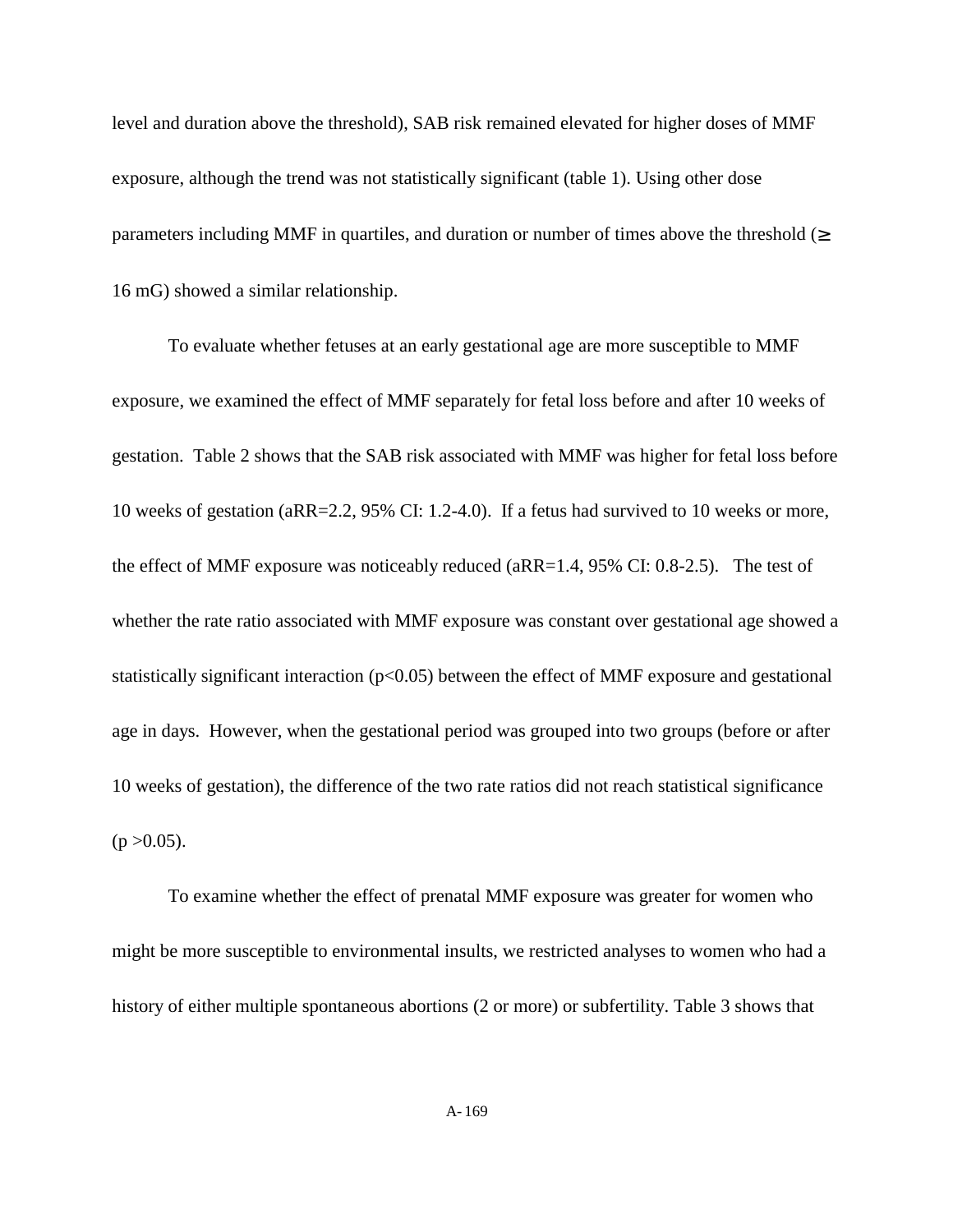overall, the MMF effect on spontaneous abortion was stronger in this group of women than in the overall population: aRR=3.1 (95% CI 1.3-7.7) for the exposure MMF  $\geq 16$  mG and aRR=4.7 (1.4-15.9) for the exposure before 10 weeks of gestation.

Spot measurements did not show a consistent pattern of an association between increased exposure level (in quartiles) and the risk of spontaneous abortion. In our study, the residential wire-code category was not associated with either MMF or the risk of spontaneous abortion (the results can be obtained upon request).

## **DISCUSSION**

Several potential limitations need to be kept in mind when one interprets the results of this study. First, our information on personal MF exposure was based on 24-hour measurement during the index pregnancy. When compared to many other studies that measured current MF exposure to reflect past MF exposure, one of the strengths of this study was that we measured MF exposure during the relevant period and used personal measurement to capture MF exposure from all sources encountered by a woman. However, the single 24-hour measurement may not be representative of the MF exposure level during the entire relevant gestational period, resulting in misclassification of the MF exposure level. Since any misclassification of the MF exposure was unlikely to be associated with the risk of spontaneous abortion and therefore non-differential, it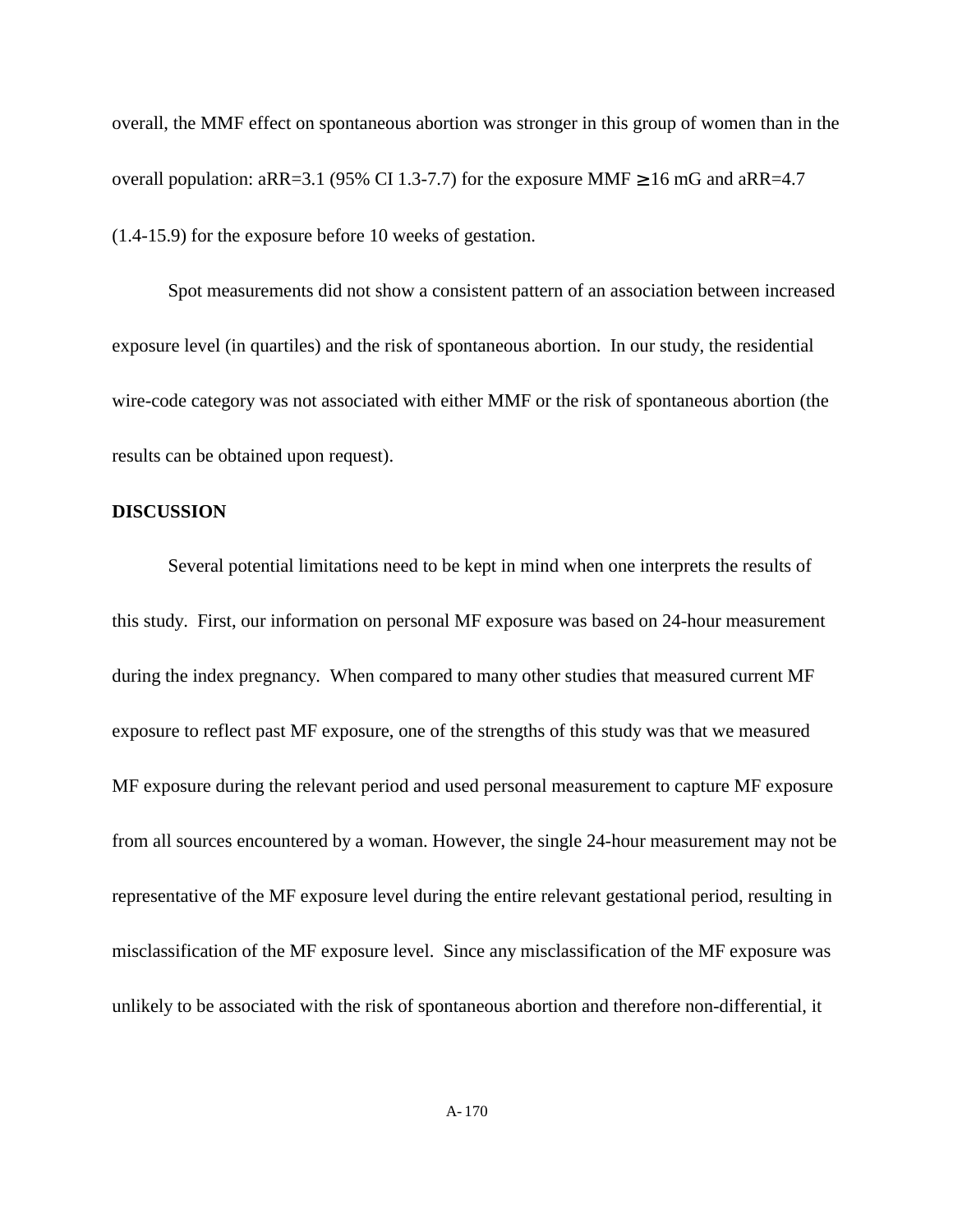would probably have resulted in attenuation of the observed association. Nonetheless, we decided to further examine the factors that may influence this exposure misclassification.

The potential misclassification of MF exposure was likely to be influenced by two factors: temporal variation in MF level and activity pattern. Few studies have evaluated the temporal variation of MF exposure level. One such study used repeated measurements over 12- 26 months and concluded that MF level is relatively stable over time and that MF measurement on a single visit is a good indicator of average personal exposure levels over time, although the temporal stability of the MMF metric was not specifically examined <sup>6</sup>.

To determine whether the daily activity pattern at the 24-hour measurement represented her typical day during pregnancy, we asked the participant at the end of the 24-hour measurement if the patterns of the following activities were "fairly similar" or "quite different": home in bed, home not in bed, at work, during travel, and other activities. If a participant answered that the daily activity pattern was "quite different" for any of these five activity categories, her measurement day was considered non-typical; thus, her MF measurements on that day may not reflect her true exposure level during her pregnancy.

To examine the potential influence of a change of activity patterns on the effect of MMF found in our study, we stratified the analysis of the effect on women depending on whether the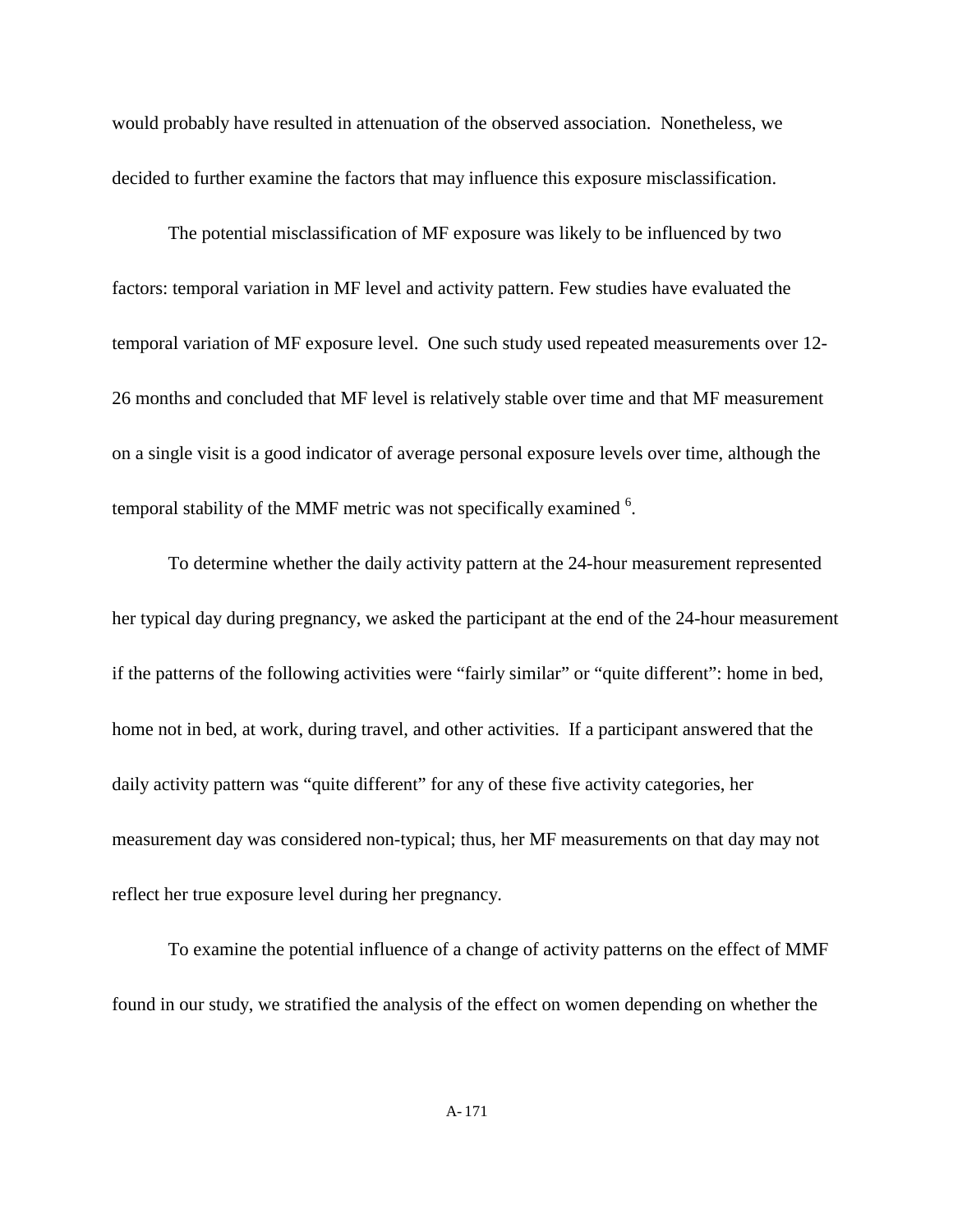measurement day was a typical day during this pregnancy. If MMF exposure is truly associated with the SAB risk, one would expect the association to be stronger among women whose measurement day reflected their typical day during pregnancy. Table 4 shows that the association was indeed strengthened among women whose MMF measurement likely reflected their true exposure during pregnancy (aRR=2.9; 95% C.I. 1.6-5.3), while the association disappeared among women whose MMF measurements were not likely to have reflected their true exposure during pregnancy (aRR=0.9; 95% C.I. 0.5-1.8). Compared to tables 2 and 3, table 5 also shows that after excluding the subjects with any aspect of their day characterized as non-typical, a greater MMF effect on SAB risk was consistently observed under various examinations. This observation provides further evidence that prenatal MMF exposure may be genuinely related to SAB risk.

Although the overall participation rate (39%) was low, this was a prospective cohort study and MMF exposure level was largely unknown to the general public. Thus, the low participation rate was unlikely to be associated with MMF exposure. In addition, the SAB rate among non-participants was 17.2 percent, indicating comparability between participants and nonparticipants with regard to their SAB risk. Because we recruited women at an early gestational age (median gestational age of 40 days), 78 subjects had already had a SAB (49% of all SAB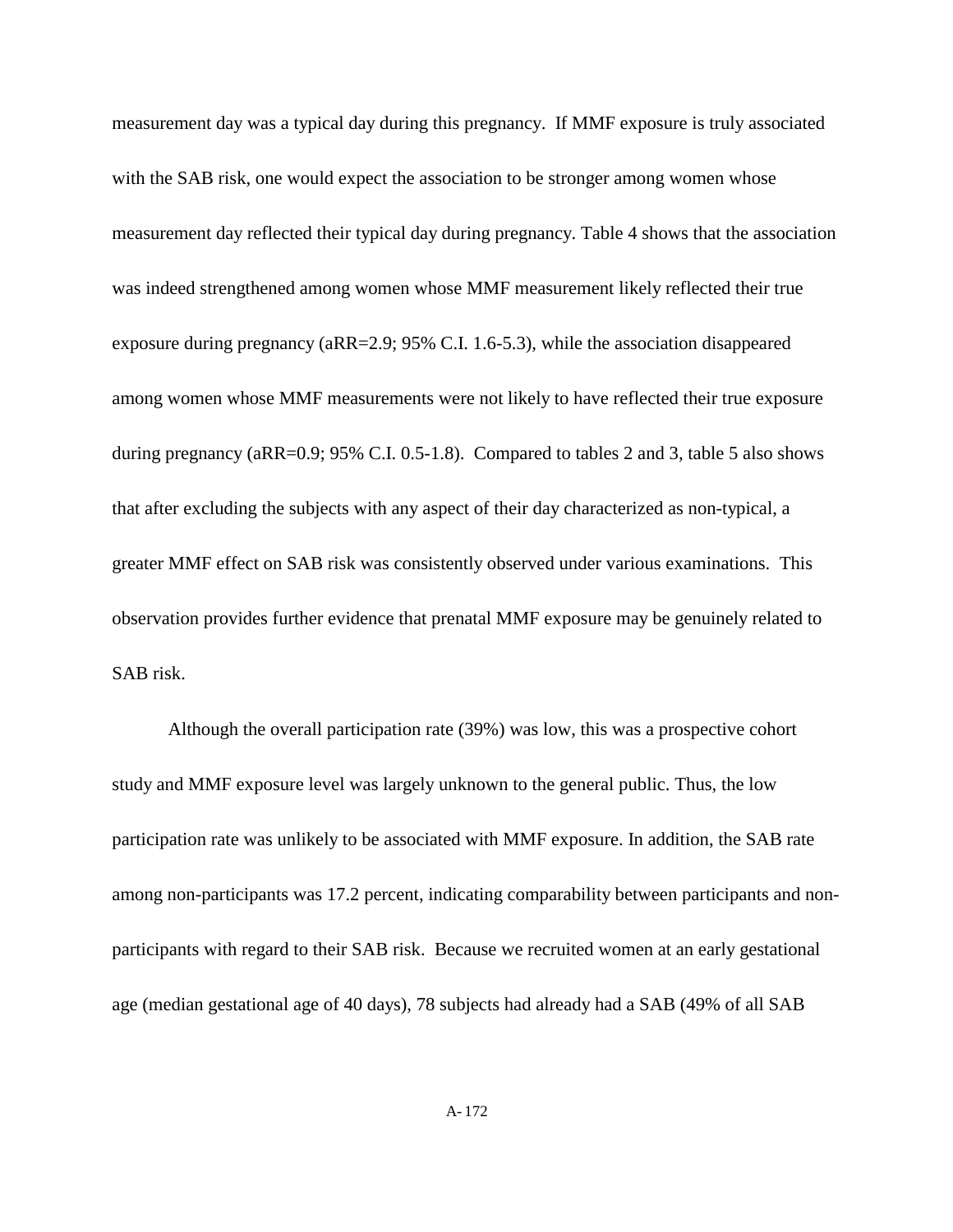cases) at the time of initial contact for their participation. They were included in the study because measurements taken soon after SAB (median interval of 22 days) were considered still representative of their MMF exposure level before SAB. Separate analyses stratifying SAB cases depending on whether their measurements were taken before or after their SAB showed essentially the same results for both types of cases: for SAB < 10 weeks of gestation, aRR=5.6 and 6.1 for cases measured before and after SAB, respectively; for SAB  $\geq$ 10 weeks, aRR=1.7 and 1.6, respectively.

Our study did not have information on the exact sources of measured MMF  $\geq 16$  mG. Fields of such magnitude can be found near electric appliances (e.g., microwave ovens and fluorescent desk lamps), very close to devices with electrical motors (e.g., hair dryers, can openers, and fans), electric equipment in the work place, electrically powered transit systems, and under or above certain types of power lines. Studies identifying actual sources of MF exposure  $\geq$ 16 mG encountered by pregnant women in their daily life will be needed.

 This population-based cohort study with prospectively measured MF exposure level revealed for the first time (based on our search of Medline) an increased SAB risk associated with a MMF exposure level  $\geq 16$  mG. The adverse MMF effect appeared to have a threshold around 16 mG and persisted regardless of the sources/locations of MMF exposure. Prenatal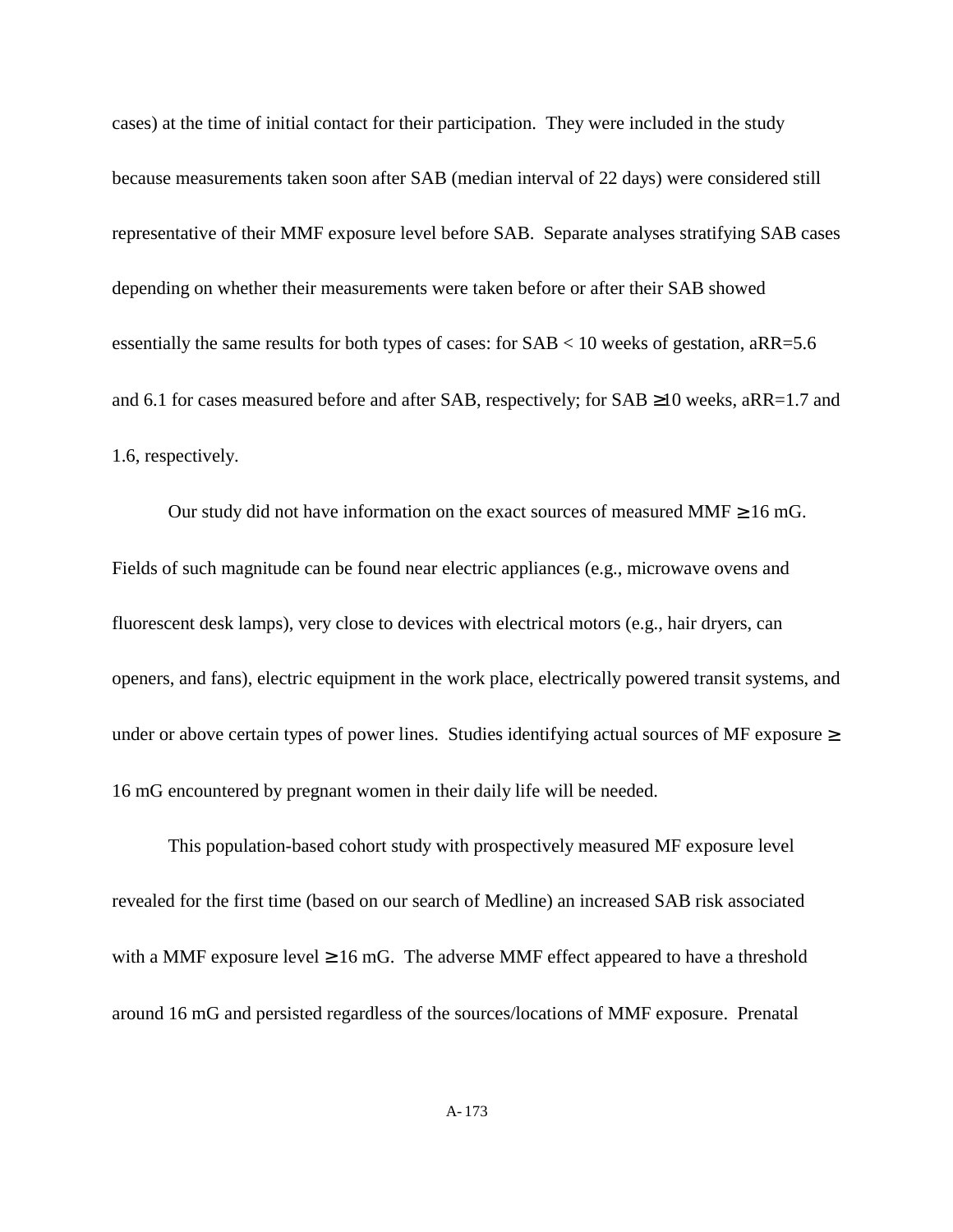MMF exposure had a greater effect on early spontaneous abortion (< 10 weeks of gestation) when embryos or fetuses are much more sensitive to environmental insults, and among women who may be more susceptible to environmental exposures. The association was much stronger when women whose 24-hour MF measurements may not reflect their true prenatal MF exposure were excluded. These biologically coherent observations, all based on *a priori* hypotheses, provide strong evidence that prenatal MF exposure above a certain level (possibly around 16 mG) may increase SAB risk. It is also unlikely that the observed association was due to biases or unmeasured confounders because any such biases or confounders would have to explain the above observations simultaneously. The robustness of the association against potential confounders was further supported by the evidence that despite adjusting for more than 30 variables of known or suspected risk factors for SAB, the estimates were barely altered. Moreover, prompted by the findings in this study, Lee et al reanalyzed the data from the study in which the findings related to TWA exposure led to funding the current study, and confirmed our observed association between MMF and SAB risk  $^{19}$ . These findings raise the question of the effect of MMF on reproductive outcomes and other health endpoints. The MMF exposure level in our study population was quite comparable to that found in a nation-wide survey  $22$  and our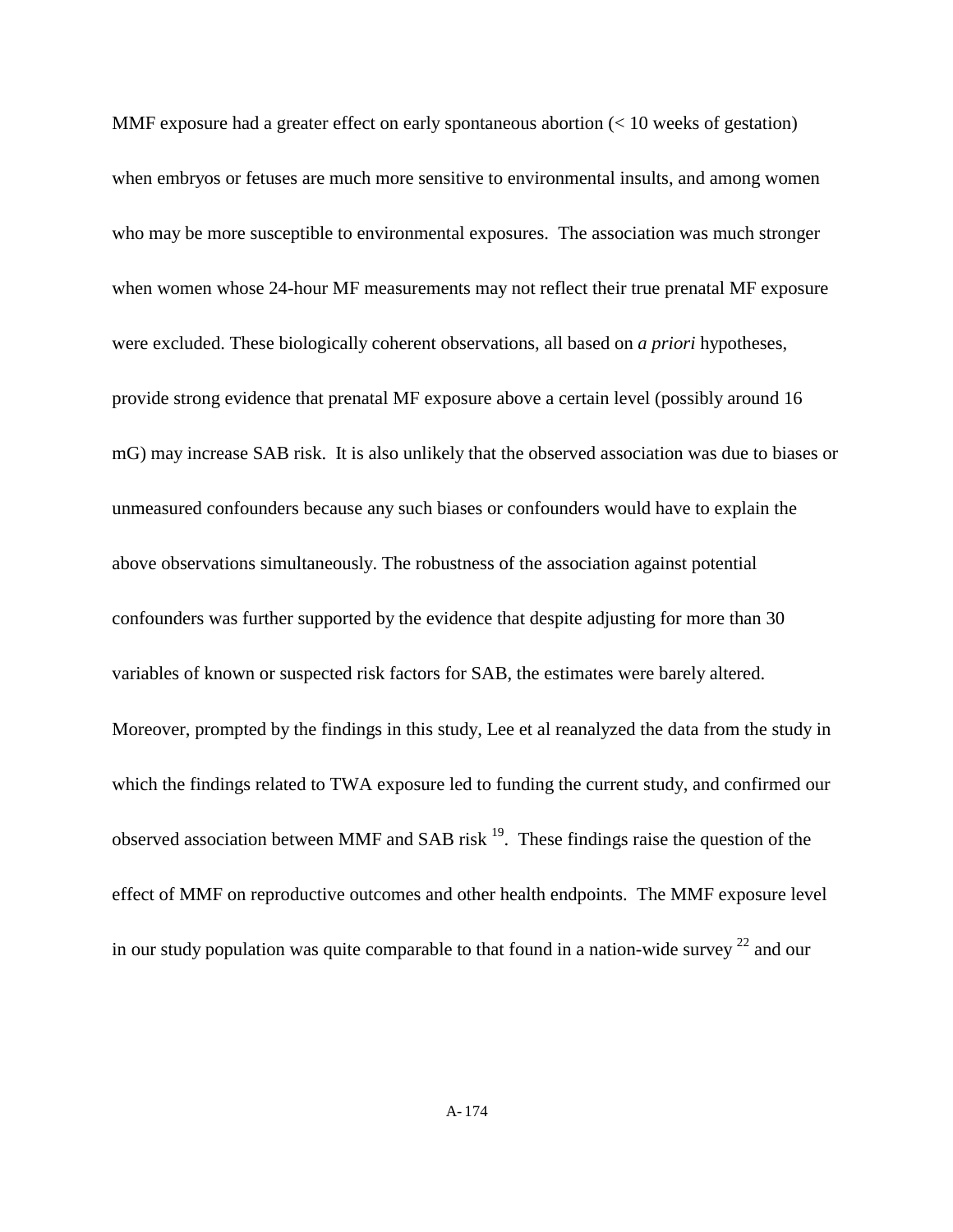study population was racially/ethnically and socio-economically diverse. Thus, the findings from our study should have wide implications.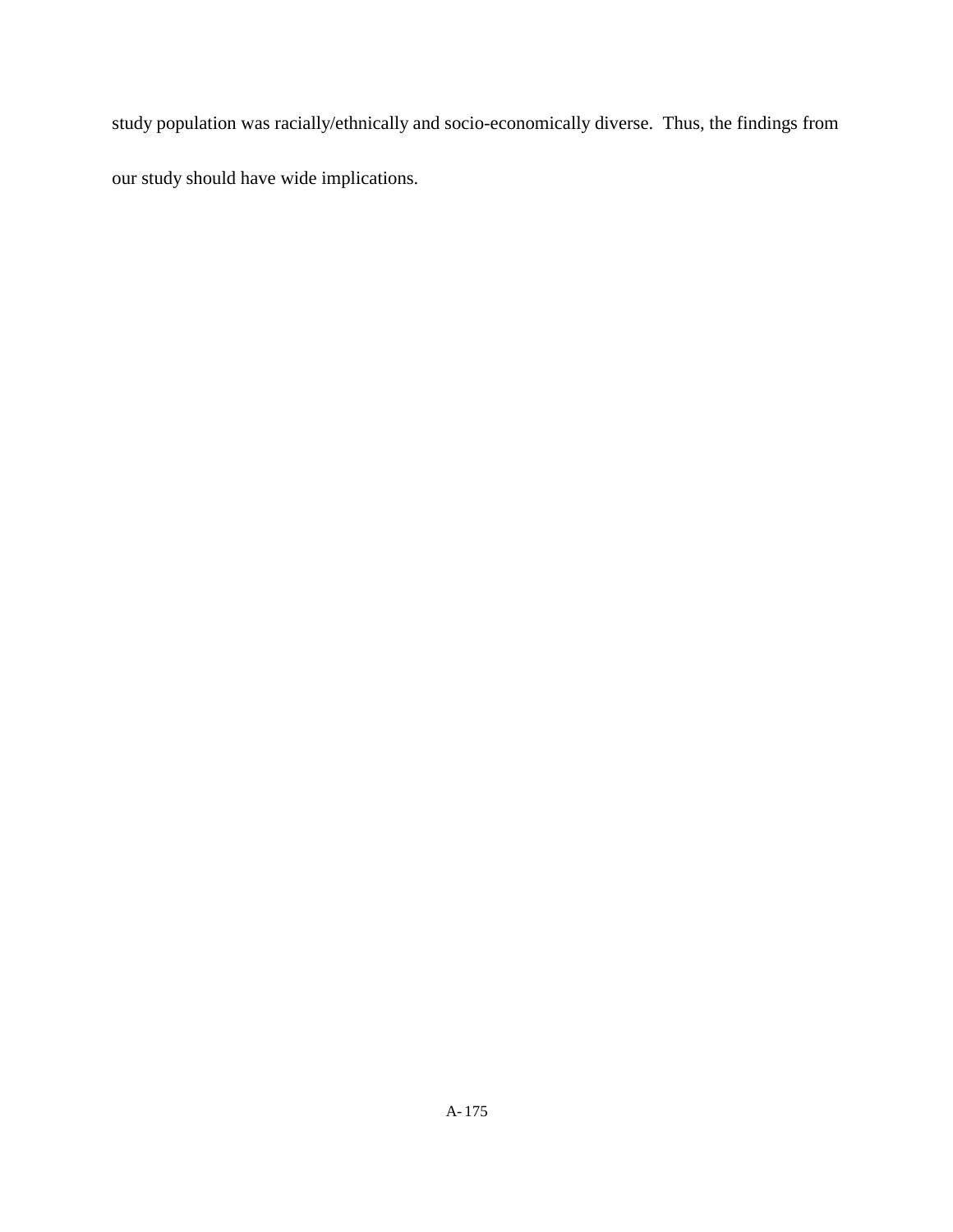# References

- 1. National Research Council Cotpeoefobs. Possible health effects of exposure to residential electric and magnetic fields. 1997; Washington: National Academy Press.
- 2. NIEHS Special Panel. NIEHS Report on the health effects from exposure to power-line frequency electric and magnetic fields. 1999; NIH Publication No 99-4493:
- 3. Wertheimer N, Leeper ED. Electrical wiring configurations and childhood cancer. Am J Epidemiol 1979; 109:273-284.
- 4. Savitz DA, Wachtel H, Barnes FA, John EM, Tvrdir JG. Case-control study of childhood cancer and exposure to 60-Hz magnetic fields. Am J Epidemiol 1988; 128:21-38.
- 5. Linet MS, Hatch EE, Kleinerman RA, Robison LL, Kaune WT, Friedman DR, et al. Residential exposure to magnetic fields and acute lymphoblastic leukemia in children [see comments]. N.Engl.J.Med. 1997; 337:1-7.
- 6. Bracken TD, Rankin RF, Senior RS, Alldredge JR. The EMDEX project: residential study, final report. 1994; Palo Alto, CA: Electric Power Research Institute.
- 7. Michaelis J, Schuz J, Meinert R, Menger M, Grigat JP, Kaatsch P, et al. Childhood leukemia and electromagnetic fields: results of a population-based case-control study in Germany. Cancer Causes.Control. 1997; 8:167-174.
- 8. Green LM, Miller AB, Agnew DA, Greenberg ML, Li J, Villeneuve PJ, et al. Childhood leukemia and personal monitoring of residential exposures to electric and magnetic fields in Ontario, Canada. Cancer Causes.Control. 1999; 10:233-243.
- 9. Thomas DC, Bowman JD, Jiang L, Jiang F, Peters JM. Residential magnetic fields predicted from wiring configurations: II. Relationships To childhood leukemia. Bioelectromagnetics 1999; 20:414-422.
- 10. Dockerty JD, Elwood JM, Skegg DC, Herbison GP. Electromagnetic field exposures and childhood cancers in New Zealand [published erratum appears in Cancer Causes Control 1999 Dec;10(6):641]. Cancer Causes.Control. 1998; 9:299-309.
- 11. Feychting M, Forssen U, Floderus B. Occupational and residential magnetic field exposure and leukemia and central nervous system tumors. Epidemiology. 1997; 8:384-389.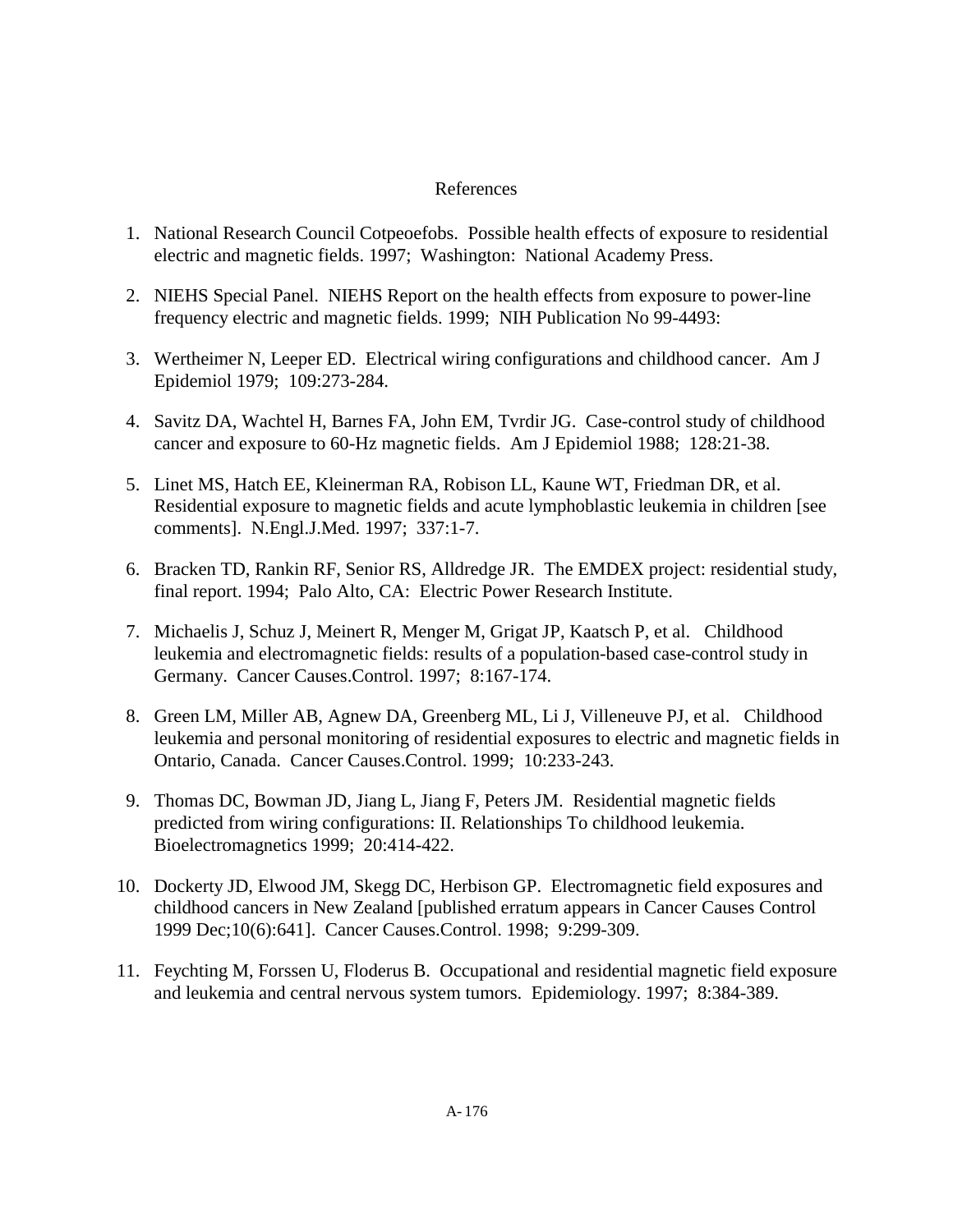- 12. Li DK, Checkoway H, Mueller BA. Electric blanket use during pregnancy in relation to the risk of congenital urinary tract anomalies among women with a history of subfertility. Epidemiol 1995; 6:485-489.
- 13. Chernoff N, Rogers JM, Kavet R. A review of the literature on potential reproductive and developmental toxicity of electric and magnetic fields. Toxicol 1992; 74:91-126.
- 14. Schnorr TM, Grajewski BA, Hornung RW, Thun MJ, Egeland GM, Murray WE, et al. Video display terminals and the risk of spontaneous abortion. New England J Med 1991; 324:727
- 15. Kavet R, Tell RA. VDTs: field levels, epidemiology, and laboratory studies. Health Phys. 1991; 61:47-57.
- 16. Lindbohm ML, Hietanen M, Kyyronen P, Sallmen M, von Nandelstadh P, Taskinen H, et al. Magnetic fields of video display terminals and spontaneous abortion [see comments]. Am.J.Epidemiol. 1992; 136:1041-1051.
- 17. Juutilainen J, Matilainen P, Saarikoski S, Laara E, Suonio S. Early pregnancy loss and exposure to 50-Hz magnetic fields. Bioelectromagnetics 1993; 14:229-236.
- 18. Belanger K, Leaderer B, Hellenbrand K, Holford TR, McSharry J, Power ME, et al. Spontaneous abortion and exposure to electric blankets and heated water beds. Epidemiology. 1998; 9:36-42.
- 19. Lee GM, Neutra RR, Hristova L, Yost M, Hiatt RA. A nested case-control study of residential and personal magnetic field measures and spontaneous abortions. Am J Epidemiol 2000; submitted:
- 20. Hosmer Jr DW, Lemeshow S. Applied Survival Analysis: Regression Modling of Time to Event Data. First ed. New York: John Wiley \$ Sons, INC, 1999.
- 21. Therneau TM. Extending the Cox model. 1995; Rochester, MN: Mayo Foundation.
- 22. Zaffanella LE, Kalton GW. Survey of Personal Magnetic Field Exposure Phase II: 1000- Person Survey. 1998; Enertech Consultants. EMF RAPID Program Engineering Project #6.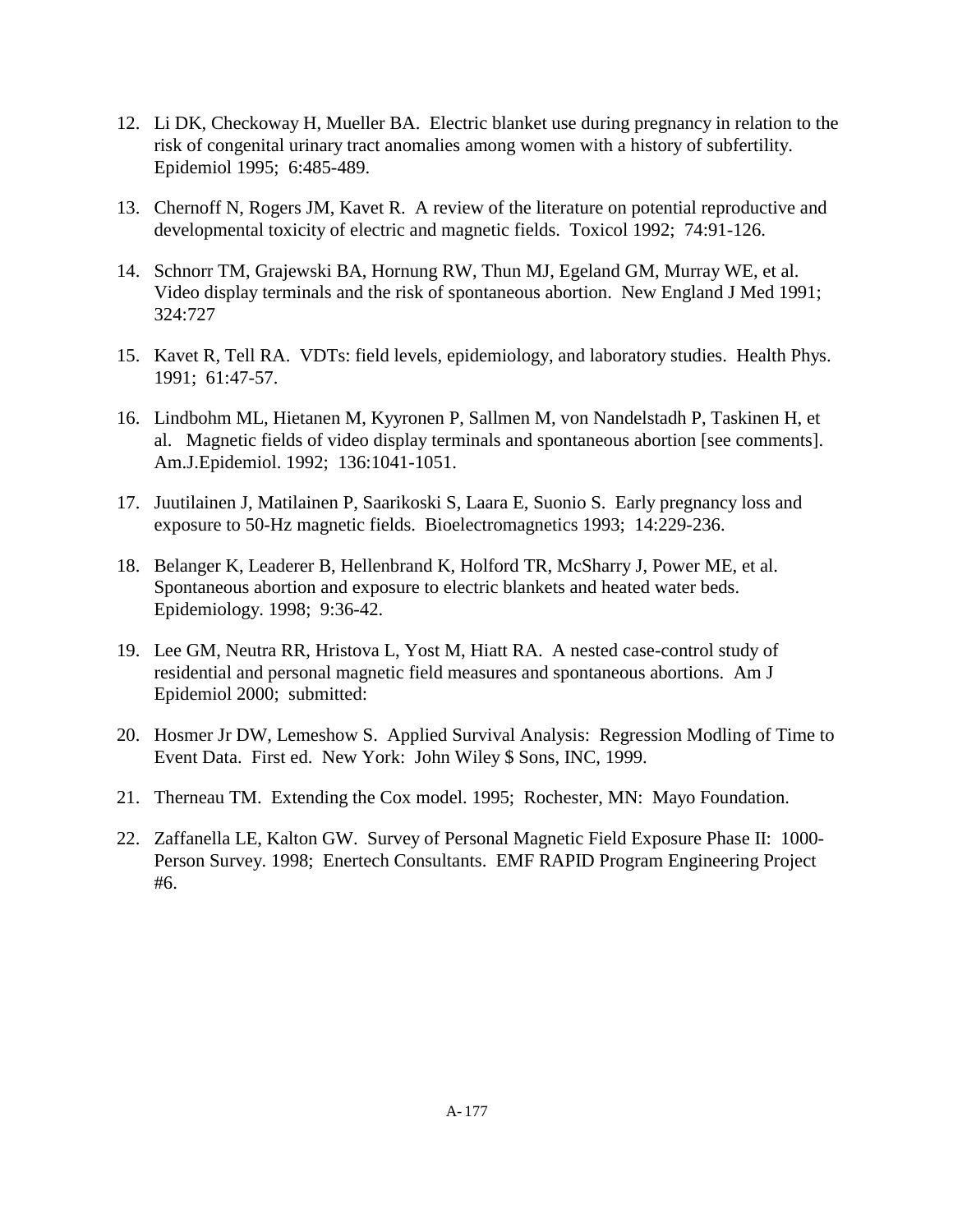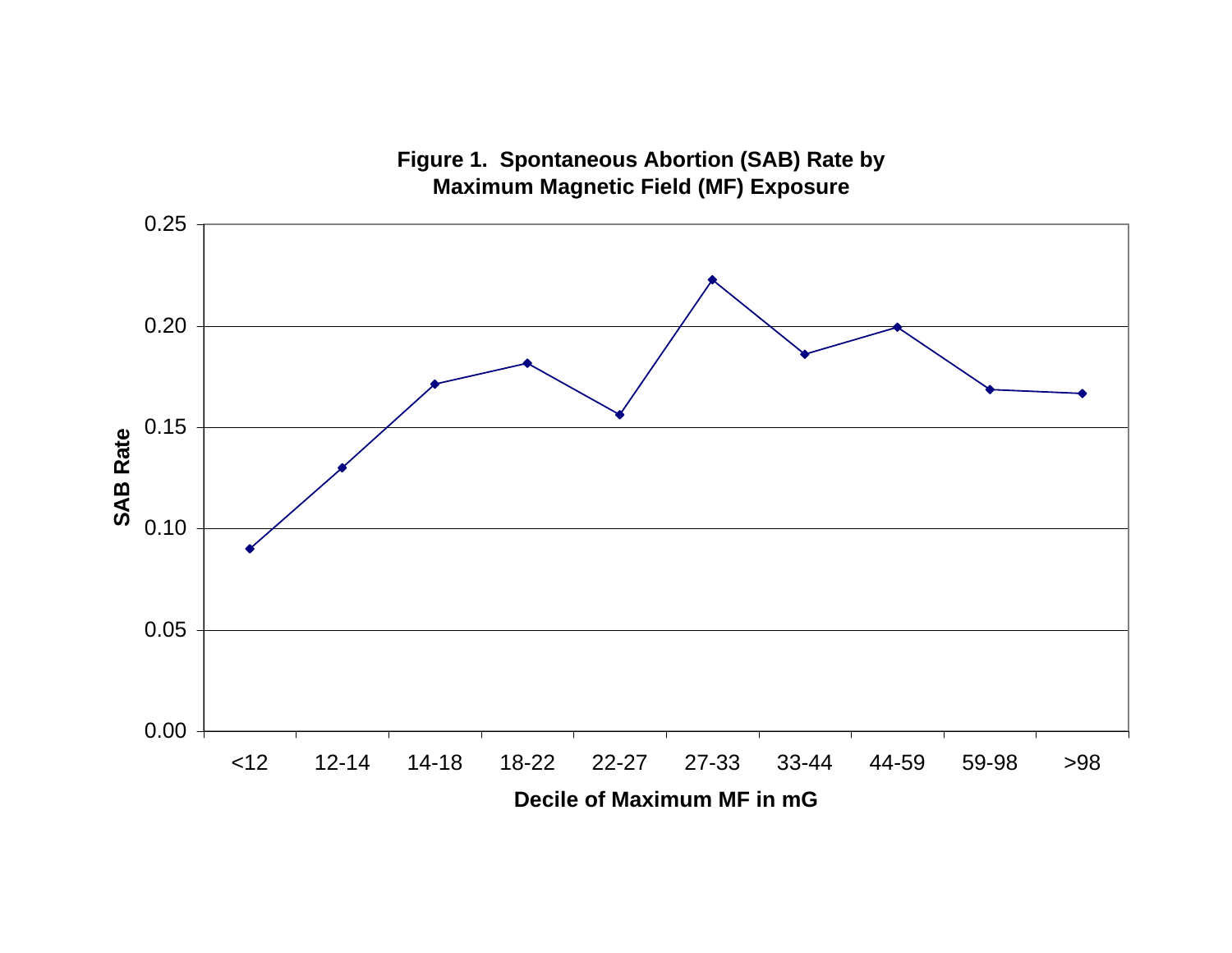|                                    | <b>Spontaneous abortion</b><br>Yes<br>No. |            |     |            |  |  |
|------------------------------------|-------------------------------------------|------------|-----|------------|--|--|
| Daily exposure                     | n=159 (16.4%) n=810 (83.6%)               |            | RR* | 95% C.I.   |  |  |
| <b>Maximum magnetic</b><br>field   |                                           |            |     |            |  |  |
| $<$ 16 mG                          | 27(10.7)                                  | 225 (89.3) | 1.0 | referent   |  |  |
| $≥16$ mG                           | 132 (18.4)                                | 585 (81.6) | 1.8 | [1.2, 2.7] |  |  |
| Total sum of                       |                                           |            |     |            |  |  |
| exposure over 16 mG<br>in tertiles |                                           |            |     |            |  |  |
| 160-1079 mG-sec                    | 41 (17.5)                                 | 194 (82.6) | 1.7 | [1.1, 2.8] |  |  |
| 1080-4759 mG-sec                   | 43 (18.1)                                 | 195 (81.9) | 1.8 | [1.1, 2.9] |  |  |
| $\geq$ 4760 mG-sec                 | 48 (19.7)                                 | 196 (80.3) | 2.0 | [1.2, 3.1] |  |  |

**Table 1. Daily maximum magnetic field exposure during pregnancy and the risk of spontaneous abortion, California, 1999.**

\*Adjusted for previous spontaneous abortion, education, maternal age, gravidity, race, and smoked since last menstrual period.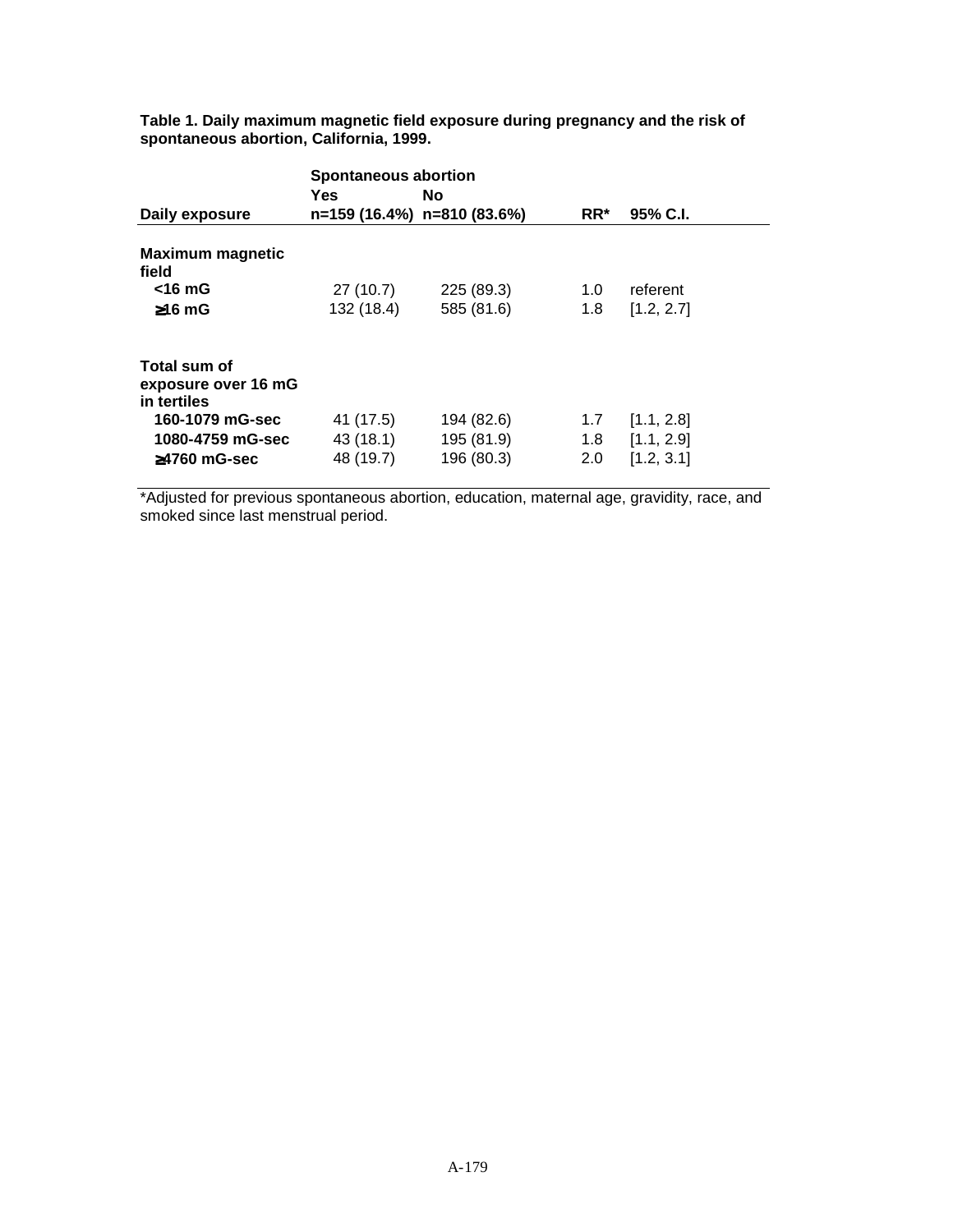**Table 2. Daily maximum magnetic field exposure during pregnancy and the risk of spontaneous abortion by gestational age, California, 1999.**

| $n\frac{6}{6}$ | Person-days# | $RR^*$                      | 95% C.I.   |  |
|----------------|--------------|-----------------------------|------------|--|
|                |              |                             |            |  |
| 13(0.21)       | 6,347        |                             |            |  |
| 81(0.48)       | 16,963       | 2.2                         | [1.2, 4.0] |  |
|                |              |                             |            |  |
| 14(0.09)       | 15,109       |                             |            |  |
| 51(0.13)       | 39,644       | 1.4                         | [0.8, 2.5] |  |
|                |              | <b>Spontaneous abortion</b> |            |  |

\*Adjusted for previous spontaneous abortion, education, maternal age, gravidity, race, and smoked since last menstrual period.

#Cumulative days at risk of spontaneous abortion.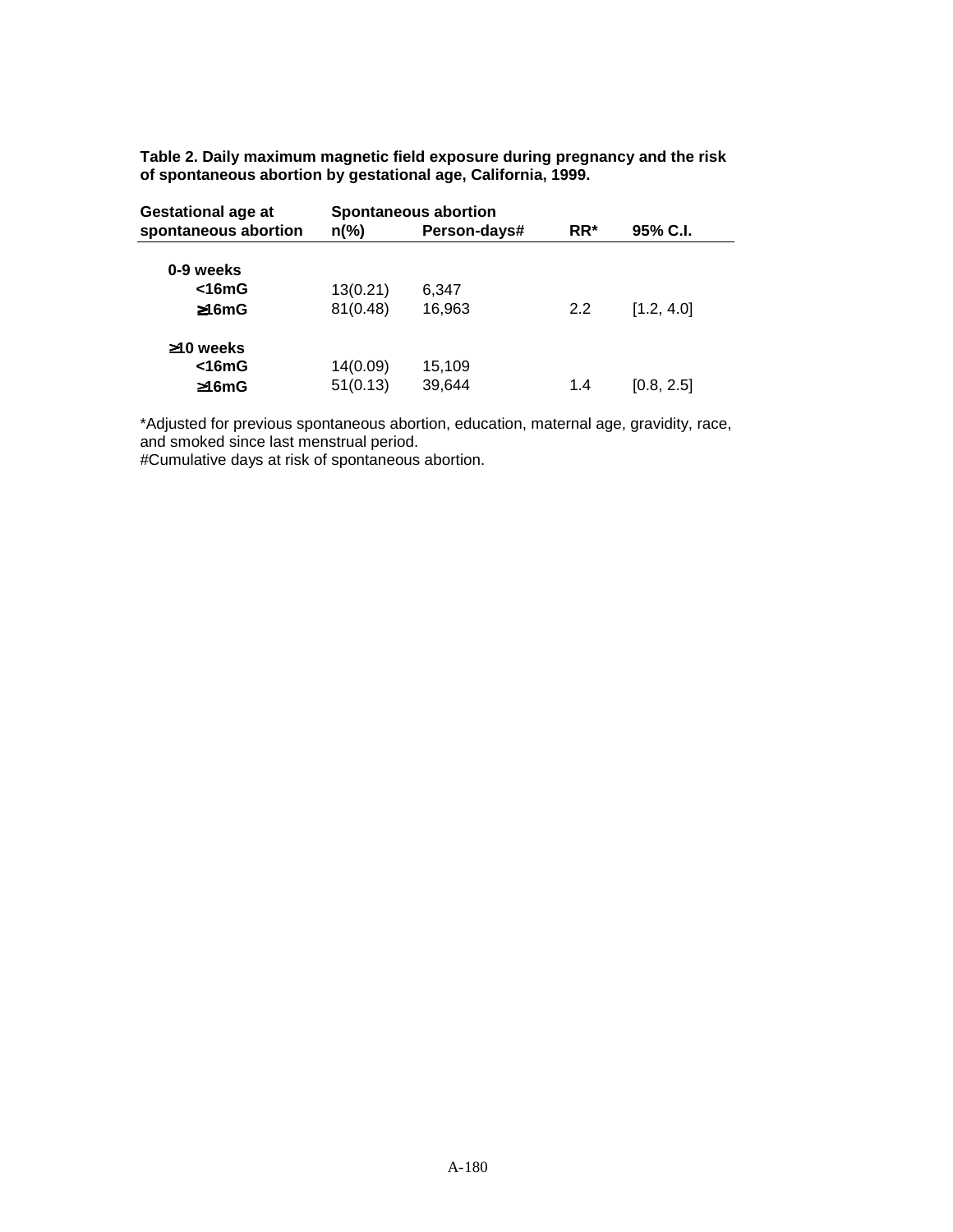**Table 3. Daily maximum magnetic field exposure during pregnancy and the risk of spontaneous abortion among susceptible populations – women with a history of sub-fertility and/or multiple spontaneous abortions, California, 1999.**

|                               | <b>Spontaneous abortion</b> |               |         |                   |
|-------------------------------|-----------------------------|---------------|---------|-------------------|
|                               | Yes                         | No            |         |                   |
| Daily exposure                | n=41 (17.2%)                | n=198 (82.9%) | $RR^*$  | 95% C.I.          |
|                               |                             |               |         |                   |
| <b>Maximum magnetic field</b> |                             |               |         |                   |
| $<$ 16 mG                     | 6(8.0)                      | 69 (92.0)     | 1.0     | referent          |
| $\geq 16$ mG                  | 35(21.3)                    | 129 (78.7)    | 3.1     | [1.3, 7.7]        |
| Total sum of exposure over    |                             |               |         |                   |
| 16 mG                         |                             |               |         |                   |
| 160-1079 mG-sec               | 7(14.0)                     | 43 (86.0)     |         | $2.3$ [0.7, 7.2]  |
| 1080-4759 mG-sec              | 15 (26.8)                   | 41 (73.2)     |         | $3.7$ [1.4, 10.2] |
| $≥4760$ mG-sec                | 13(22.4)                    | 45 (77.6)     |         | $3.3$ [1.2, 9.2]  |
| <b>Gestational age at</b>     |                             |               |         |                   |
| spontaneous abortion          | $n\frac{9}{6}$              | Person-days#  |         |                   |
| 0-9 weeks                     |                             |               |         |                   |
| $<$ 16mG                      | 3(0.17)                     | 1772          |         |                   |
| ≥16mG                         | 27(0.77)                    | 3503          | 4.7     | [1.4, 16.0]       |
| $\geq$ 10 weeks               |                             |               |         |                   |
| $<$ 16mG                      | 3(0.07)                     | 4461          |         |                   |
| ≥16mG                         | 8(0.09)                     | 8476          | $1.6\,$ | [0.4, 5.9]        |

\*Adjusted for previous spontaneous abortion, education, maternal age, gravidity, race, and smoked since last menstrual period.

#Cumulative days at risk of spontaneous abortion.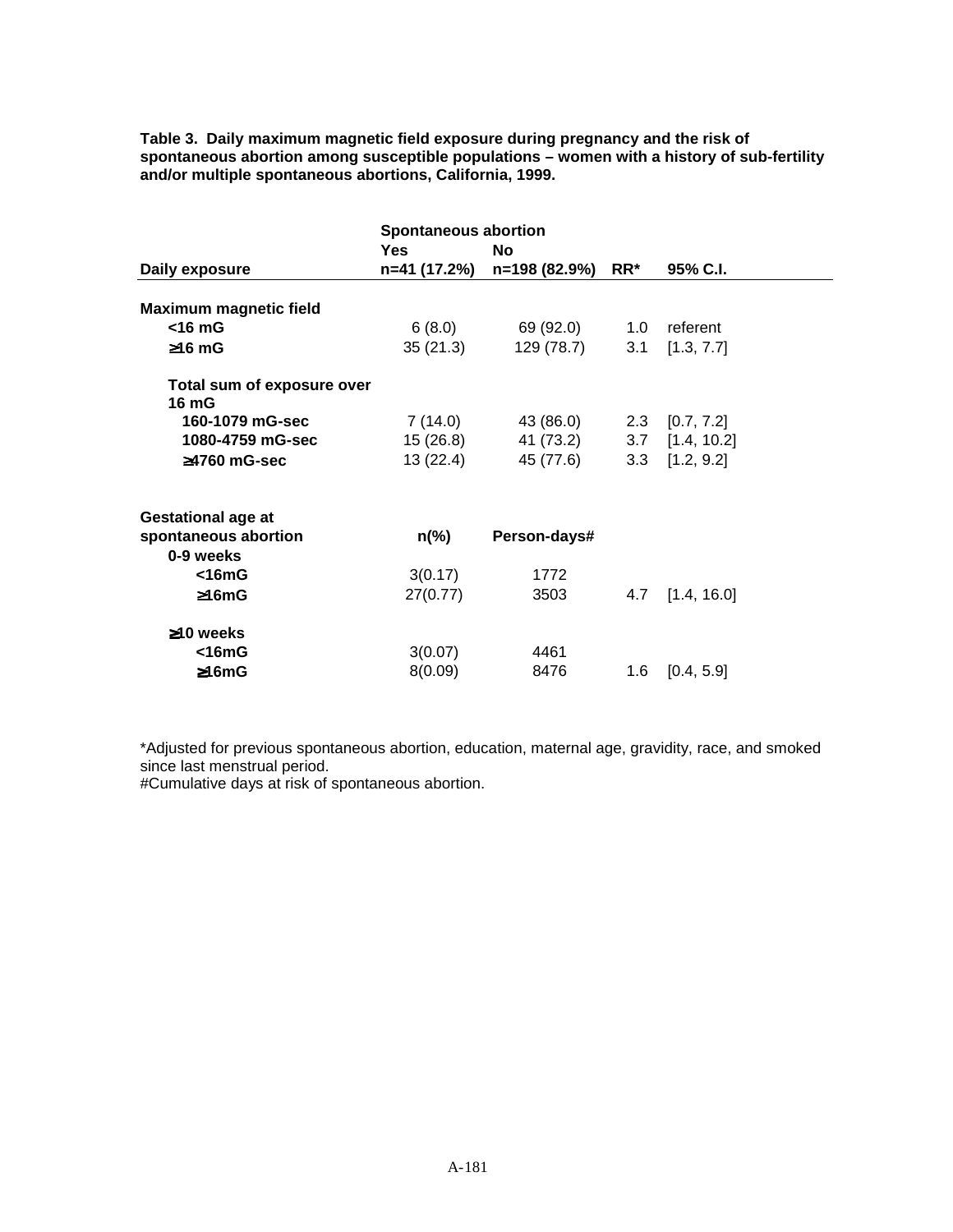**Table 4. Daily maximum magnetic field exposure during pregnancy and the risk of spontaneous abortion by women whose daily activities at measurement were and were not their typical daily activities during pregnancy, California, 1999.**

| <b>Spontaneous abortion</b> |          |                             |        |            |  |  |
|-----------------------------|----------|-----------------------------|--------|------------|--|--|
| Daily activity pattern at   | Yes      | No                          |        |            |  |  |
| measurement                 |          | n=159 (16.4%) n=810 (83.6%) | $RR^*$ | 95% C.I.   |  |  |
| <b>Typical</b>              |          |                             |        |            |  |  |
| $<$ 16 mG                   | 13(8.2)  | 146 (91.8)                  | 1.0    | referent   |  |  |
| $\geq 16$ mG                | 95(20.5) | 368 (79.5)                  | 2.9    | [1.6, 5.3] |  |  |
| Not typical                 |          |                             |        |            |  |  |
| $<$ 16mG                    | 14(15.1) | 79 (84.9)                   | 1.0    | referent   |  |  |
| ≥16mG                       | 37(14.6) | 217 (85.4)                  | 0.9    | [0.5, 1.8] |  |  |

\*Adjusted for previous spontaneous abortion, education, maternal age, gravidity, race, and smoked since last menstrual period.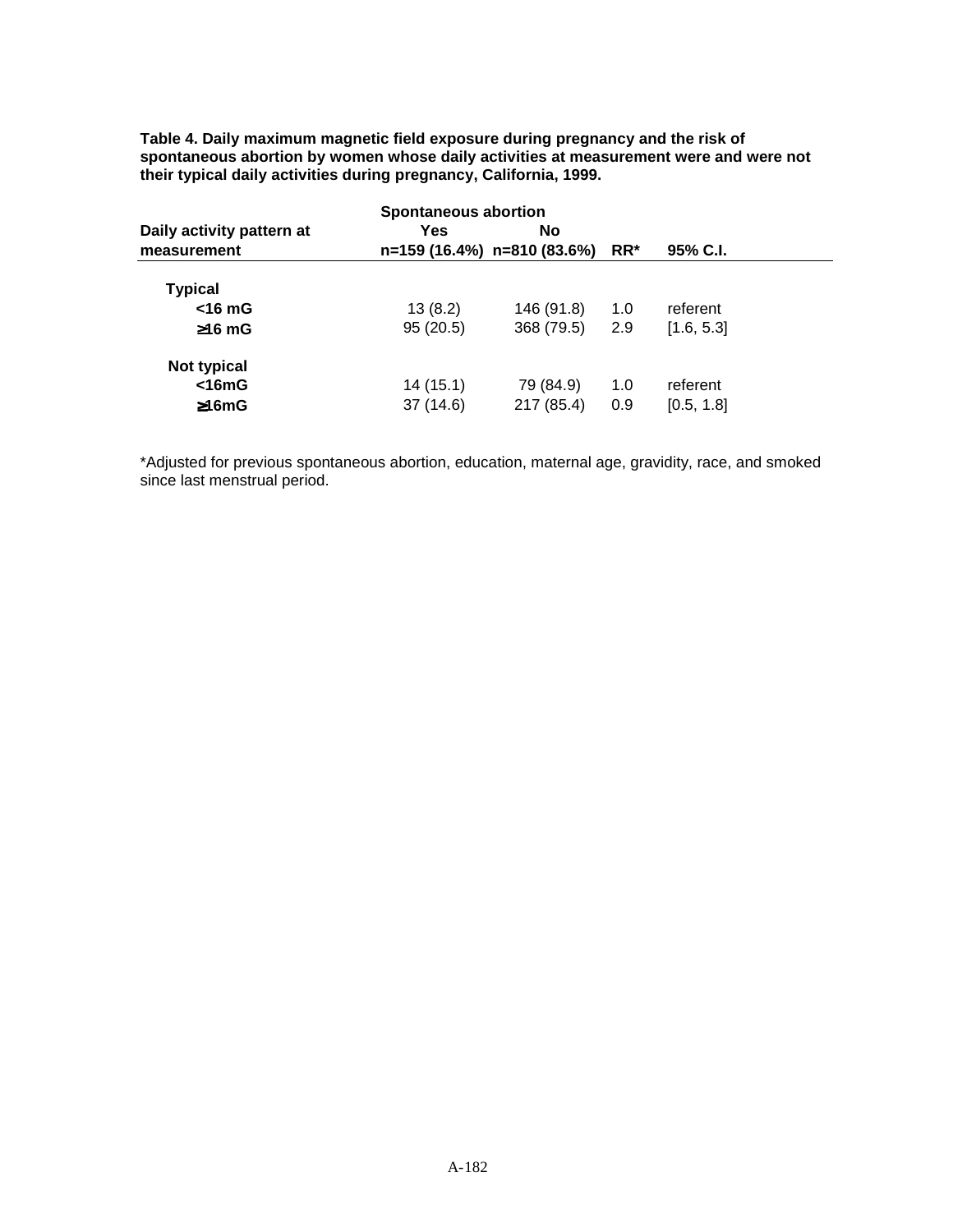**Table 5. Various measures of the amount of daily magnetic field exposure during pregnancy and the risk of spontaneous abortion among women whose daily activities at measurement were their typical daily activities during pregnancy, California, 1999.**

| <b>Spontaneous abortion</b>                            |          |                             |        |            |  |
|--------------------------------------------------------|----------|-----------------------------|--------|------------|--|
|                                                        | Yes      | <b>No</b>                   |        |            |  |
| Exposure on typical day                                |          | n=108 (17.4%) n=514 (82.6%) | $RR^*$ | 95% C.I.   |  |
| Dose-response relationship                             |          |                             |        |            |  |
| <b>Maximum magnetic field</b><br>$<$ 16mG              | 13(8.2)  | 146 (91.8)                  | 1.0    | referent   |  |
| <b>Total sum of exposure</b><br>over 16 mG in tertiles |          |                             |        |            |  |
| 160-1079 mG-sec                                        | 32(21.2) | 119 (78.8)                  | 2.9    | [1.5, 5.6] |  |
| 1080-4759 mG-sec                                       | 32(20.3) | 126 (79.7)                  | 2.9    | [1.5, 5.7] |  |
| $>4760$ mG-sec                                         | 31(20.1) | 123 (79.9)                  | 3.0    | [1.5, 5.7] |  |

# **Effect on early or late spontaneous abortion**

| <b>Gestational age at</b><br>spontaneous abortion<br>0-9 weeks | $n\frac{9}{6}$ | Person-days# |     |             |
|----------------------------------------------------------------|----------------|--------------|-----|-------------|
| $<$ 16mG                                                       | 4(.10)         | 4,030        | 1.0 | referent    |
| $\geq 16 \text{mG}$                                            | 59 (.54)       | 11,016       | 5.7 | [2.1, 15.7] |
| $\geq$ 10 weeks                                                |                |              |     |             |
| $<$ 16mG                                                       | 9(.09)         | 9,892        | 1.0 | referent    |
| ≥16mG                                                          | 36(.14)        | 25,265       | 1.7 | [.8, 3.6]   |
|                                                                |                |              |     |             |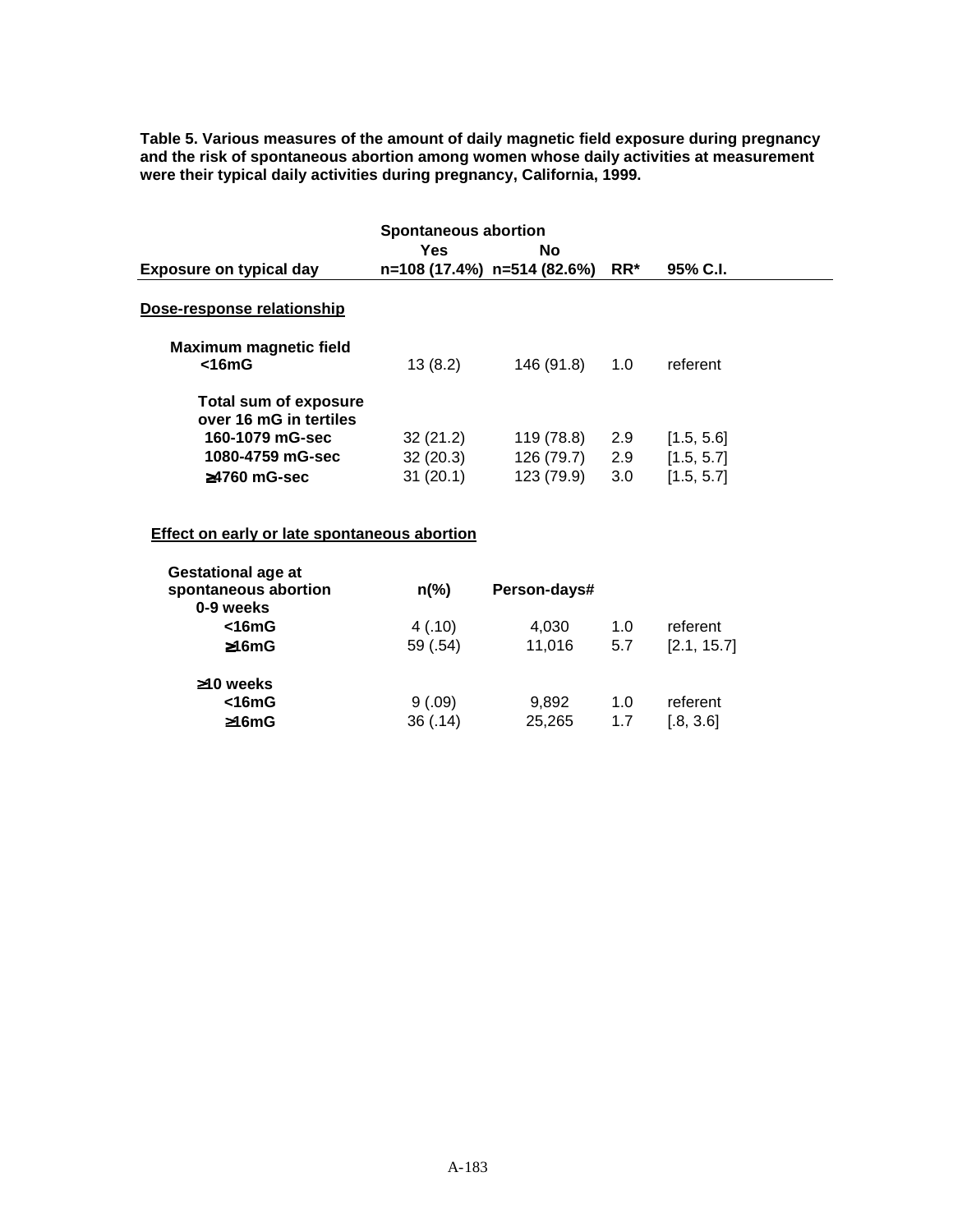# **Among susceptible population**

|                               | <b>Spontaneous abortion</b> |                                      |     |             |
|-------------------------------|-----------------------------|--------------------------------------|-----|-------------|
| <b>Maximum magnetic field</b> | Yes                         | N٥<br>$n=29(18.1\%)$ $n=131(81.9\%)$ |     |             |
| <16 mG                        | 5(9.1)                      | 50(90.9)                             | 1.0 | referent    |
| $\geq 16$ mG                  | 24(22.9)                    | 81(77.1)                             | 4.0 | [1.4, 11.5] |

\*Adjusted for previous spontaneous abortion, education, maternal age, gravidity, race, and smoked since last menstrual period.

#Cumulative days at risk of spontaneous abortion.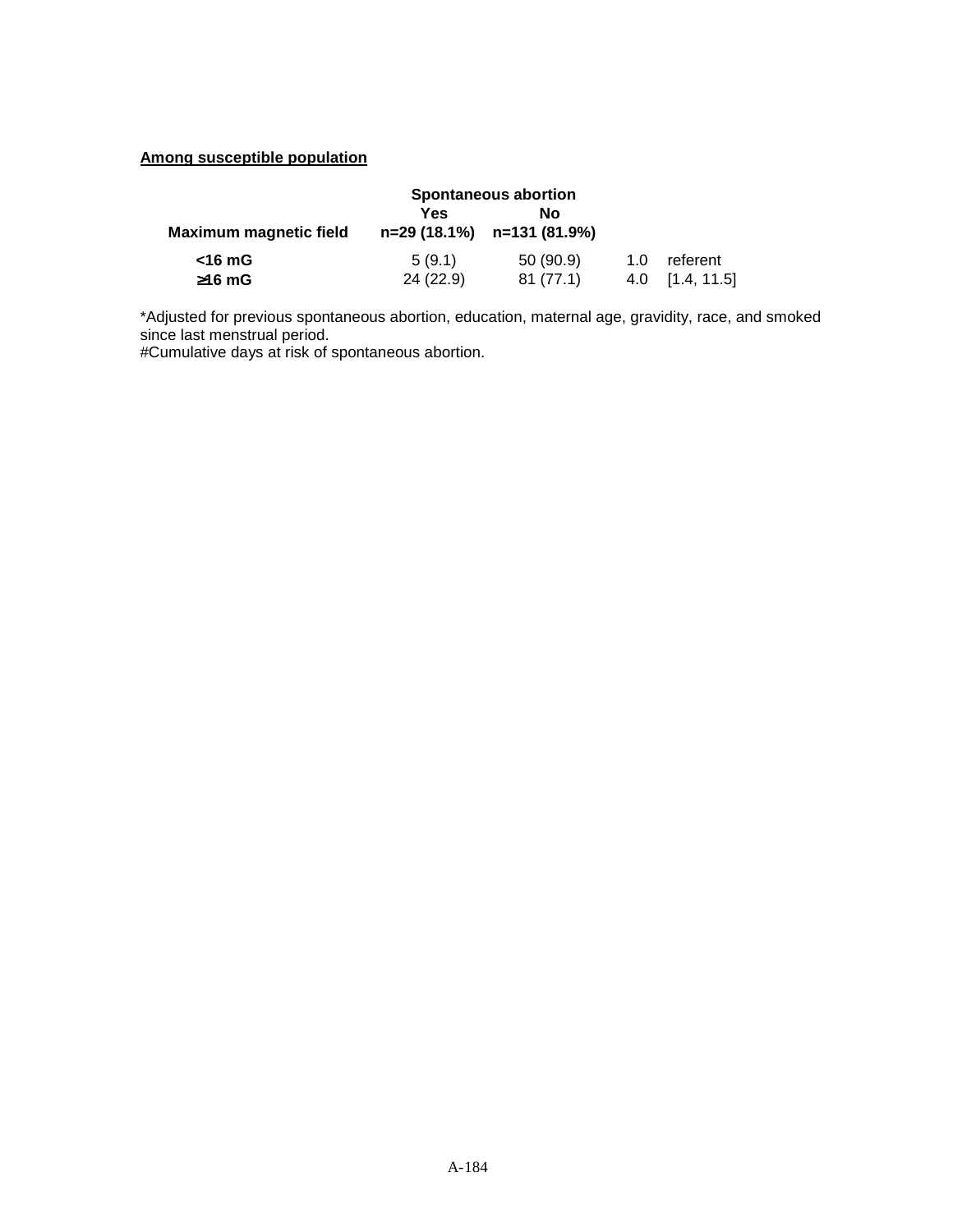| Appendix. Characteristics of Study Population by highest level of daily MF exposure less |  |  |
|------------------------------------------------------------------------------------------|--|--|
| than or greater than 16 mG                                                               |  |  |

|                           | Chapter A         | <b>Maximum</b><br>$<$ 16 mG | <b>Maximum</b><br>$≥16$ mG |         |
|---------------------------|-------------------|-----------------------------|----------------------------|---------|
| <b>Characteristic</b>     | otal<br>$n = 969$ | $n=252\frac{6}{6}$          | $n=717\frac{6}{6}$         | p-value |
| Maternal age (years)      |                   |                             |                            |         |
| $<$ 20                    | 28                | 7(2.8)                      | 21(2.9)                    |         |
| 20-24                     | 107               | 29 (11.5)                   | 78(10.9)                   |         |
| 25-29                     | 266               | 69 (27.4)                   | 197 (27.5)                 |         |
| 30-34                     | 327               | 85 (33.7)                   | 242 (33.8)                 |         |
| $\geq 35$                 | 241               | 62 (24.6)                   | 179 (25.0)                 | 0.99    |
| Race                      |                   |                             |                            |         |
| White                     | 372               | 89 (35.3)                   | 283 (39.8)                 |         |
| <b>Black</b>              | 70                | 22(8.7)                     | 48 (6.7)                   |         |
| Hispanic                  | 204               | 54 (21.4)                   | 150 (20.1)                 |         |
| Asian or Pacific Islander | 265               | 73 (29.0)                   | 192 (27.0)                 |         |
| Other                     | 53                | 14(5.6)                     | 39(5.5)                    | 0.69    |
| Education                 |                   |                             |                            |         |
| < High school diploma     | 44                | 12(4.8)                     | 32(4.5)                    |         |
| H.S. diploma or G.E.D.    | 181               | 51(20.2)                    | 130 (18.2)                 |         |
| Trade school/some college | 311               | 78 (31.0)                   | 233 (32.5)                 |         |
| College degree            | 278               | 72 (28.6)                   | 206 (28.8)                 |         |
| Graduate school           | 154               | 39(15.5)                    | 115(16.1)                  | 0.96    |
| Household income          |                   |                             |                            |         |
| $<$ \$20,000              | 86                | 15(6.4)                     | 72 (10.5)                  |         |
| \$20,000-\$29,000         | 99                | 25(10.6)                    | 75 (11.0)                  |         |
| \$30,000-\$39,000         | 140               | 40 (17.0)                   | 100 (14.6)                 |         |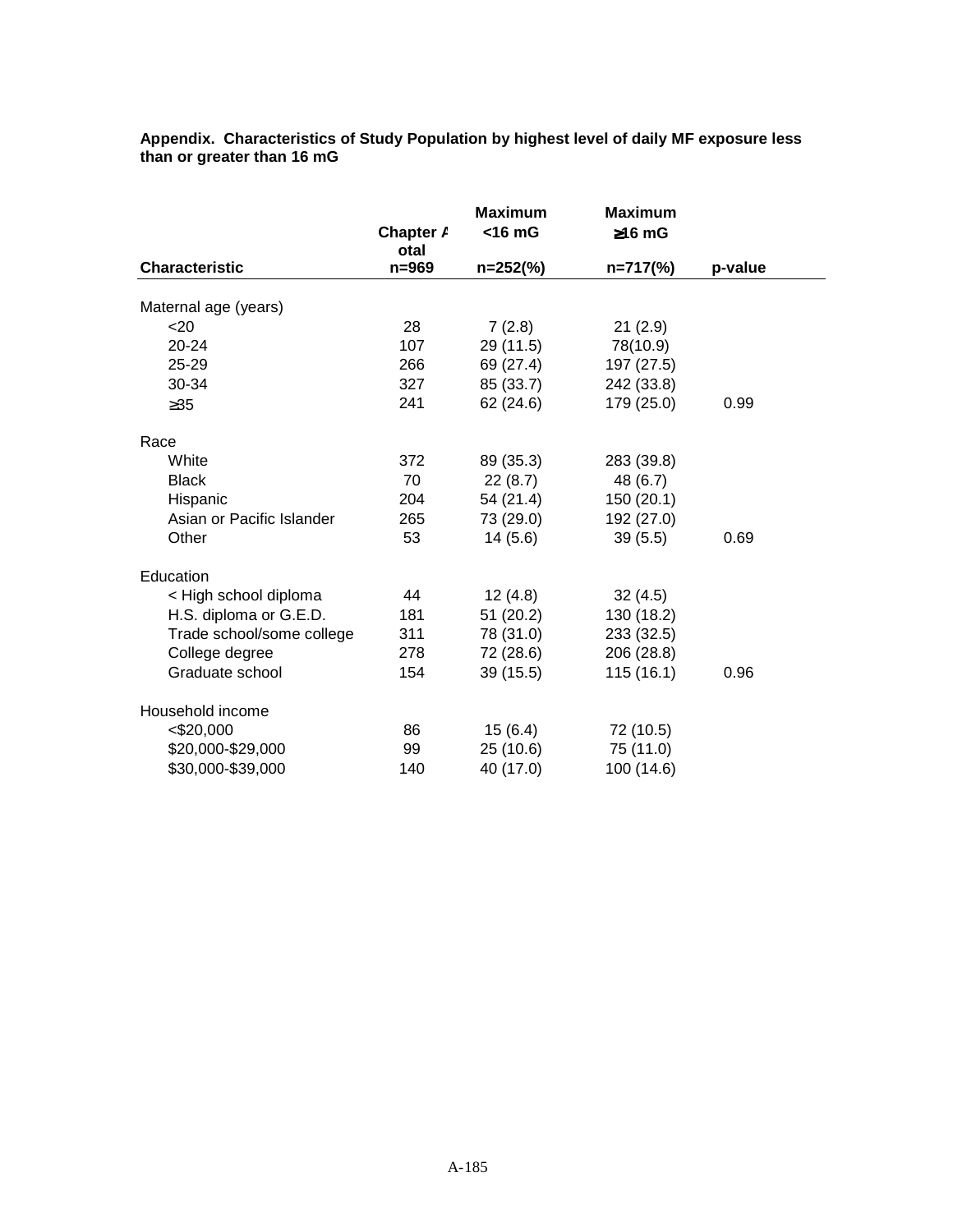| \$40,000-\$49,000                           | 240 | 67(28.5)   | 175 (25.6) |      |
|---------------------------------------------|-----|------------|------------|------|
| ≥\$50,000                                   | 348 | 88 (37.5)  | 263 (38.4) | 0.35 |
| <b>Marital status</b>                       |     |            |            |      |
| Single                                      | 86  | 17(6.8)    | 69 (9.6)   |      |
| Partner                                     | 102 | 22(8.8)    | 80 (11.2)  |      |
| Married                                     | 779 | 212 (84.5) | 567 (79.2) | 0.19 |
| <b>Born in United States</b>                |     |            |            |      |
| Yes                                         | 541 | 136 (54.0) | 405 (56.5) |      |
| <b>No</b>                                   | 428 | 116 (46.0) | 312 (43.5) | 0.49 |
| Worked in last year                         |     |            |            |      |
| Yes                                         | 839 | 207 (82.1) | 632 (88.3) |      |
| <b>No</b>                                   | 129 | 45 (17.9)  | 84 (11.7)  | 0.01 |
| Smoked since last menstrual<br>period (LMP) |     |            |            |      |
| Yes                                         | 96  | 20(7.9)    | 76 (10.6)  |      |
| <b>No</b>                                   | 873 | 232 (92.1) | 641 (89.4) | 0.22 |
| People smoke in house                       |     |            |            |      |
| Yes                                         | 82  | 20(7.9)    | 62(8.7)    |      |
| <b>No</b>                                   | 887 | 232 (92.1) | 655 (91.4) | 0.73 |
| Coffee intake since LMP                     |     |            |            |      |
| 0 cups/day                                  | 662 | 180 (71.4) | 482 (67.2) |      |
| $0 - 1$                                     | 251 | 58 (23.0)  | 193 (26.9) |      |
| >1                                          | 56  | 14(5.6)    | 42 (5.9)   | 0.45 |
| Alcohol use since LMP                       |     |            |            |      |
| Yes                                         | 408 | 97 (38.5)  | 311 (43.4) |      |
| No                                          | 561 | 155 (61.5) | 406 (56.6) | 0.18 |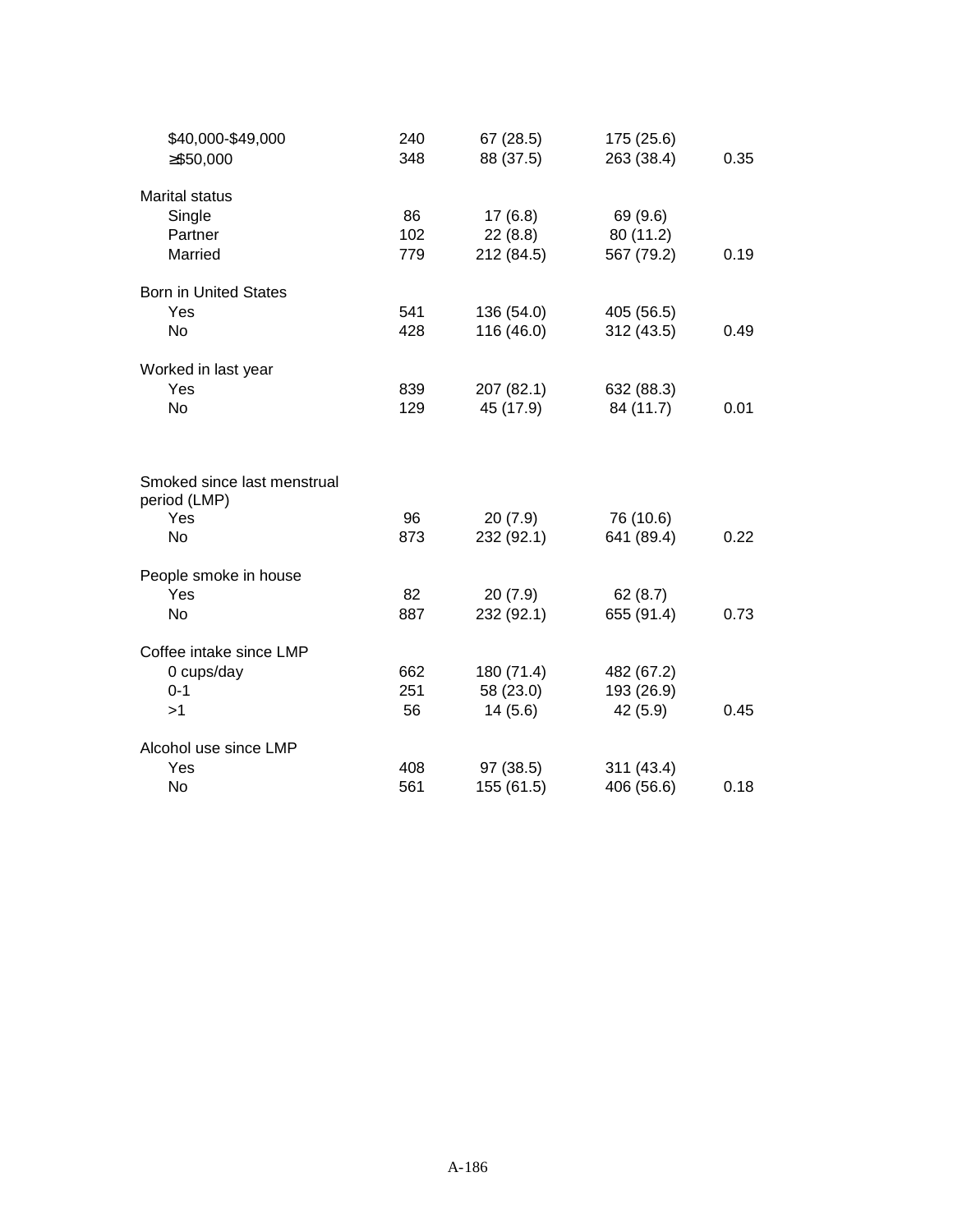| Drug use since LMP                |     |            |            |      |
|-----------------------------------|-----|------------|------------|------|
| Yes                               | 51  | 11 $(4.4)$ | 40(5.6)    |      |
| No                                | 918 | 241 (95.6) | 677 (94.4) | 0.46 |
| No. of previous pregnancies       |     |            |            |      |
| 0                                 | 262 | 62 (24.6)  | 200 (27.9) |      |
| 1                                 | 284 | 82 (32.5)  | 202 (28.2) |      |
| $\overline{2}$                    | 175 | 44 (17.5)  | 131 (18.3) |      |
| $\geq$ 3                          | 248 | 64 (25.4)  | 183 (25.7) | 0.57 |
| Previous spontaneous abortion     |     |            |            |      |
| 0                                 | 771 | 201 (79.8) | 570 (79.5) |      |
| 1                                 | 147 | 37(14.7)   | 110 (15.3) |      |
| $\geq$ 2                          | 51  | 14(5.6)    | 37(5.2)    | 0.95 |
| Previous induced abortion         |     |            |            |      |
| 0                                 | 627 | 165 (65.5) | 462 (64.5) |      |
| 1                                 | 201 | 55(21.8)   | 147 (20.5) |      |
| $\overline{2}$                    | 97  | 22(8.7)    | 75 (10.5)  |      |
| $\geq 3$                          | 41  | 10(4.0)    | 32(4.5)    | 0.84 |
| History of sub-infertility*       |     |            |            |      |
| Yes                               | 203 | 64 (25.6)  | 139 (19.6) |      |
| No                                | 755 | 186 (74.4) | 569 (80.4) | 0.05 |
| Vaginal bleeding since LMP        |     |            |            |      |
| Yes                               | 192 | 51(20.4)   | 141 (19.7) |      |
| <b>No</b>                         | 777 | 201 (79.8) | 576 (80.3) | 0.84 |
| Urinary tract infection since LMP |     |            |            |      |
| Yes                               | 44  | 13(5.2)    | 31(4.3)    |      |
| No                                | 923 | 238 (94.8) | 685 (95.7) | 0.58 |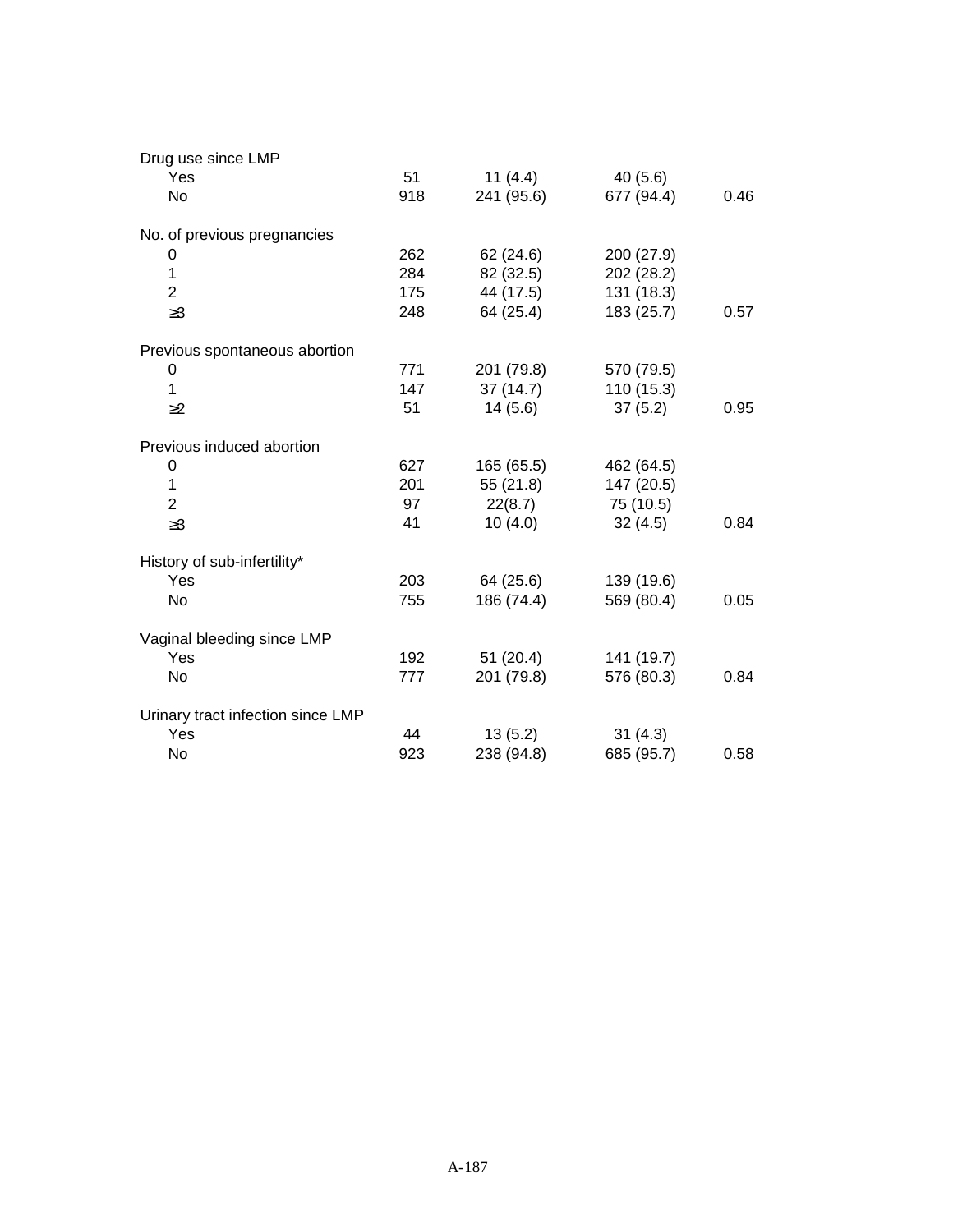| Fever since LMP        |     |            |            |        |
|------------------------|-----|------------|------------|--------|
| Yes                    | 55  | 9(3.6)     | 46 (6.5)   |        |
| No                     | 906 | 242 (96.4) | 664 (93.5) | 0.09   |
| Flu or cold since LMP  |     |            |            |        |
| Yes                    | 199 | 43 (17.1)  | 156 (21.8) |        |
| No                     | 770 | 209 (82.9) | 561 (78.2) | 0.11   |
| Strenuous exercise     |     |            |            |        |
| Yes                    | 132 | 32(12.7)   | 100 (14.0) |        |
| No                     | 837 | 220 (87.3) | 617 (86.1) | 0.62   |
| Carry loads > 10lbs    |     |            |            |        |
| Yes                    | 474 | 115 (47.3) | 359 (52.6) |        |
| <b>No</b>              | 452 | 128 (52.7) | 324 (47.4) | 0.16   |
| Used Jacuzzi since LMP |     |            |            |        |
| Yes                    | 95  | 19 (7.5)   | 76 (10.6)  |        |
| No                     | 872 | 233 (92.5) | 639 (89.4) | 0.16   |
| X-ray since LMP        |     |            |            |        |
| Yes                    | 79  | 20(8.0)    | 59 (8.3)   |        |
| <b>No</b>              | 886 | 231 (92.0) | 655 (91.7) | 0.88   |
| Drinks tap water       |     |            |            |        |
| Yes                    | 719 | 166 (65.9) | 553 (77.1) |        |
| <b>No</b>              | 250 | 86 (34.1)  | 164 (22.9) | < 0.01 |
| Solvent use            |     |            |            |        |
| Yes                    | 602 | 152 (61.0) | 450 (63.1) |        |
| No                     | 360 | 97 (39.0)  | 263 (36.9) | 0.56   |
| Vitamin use            |     |            |            |        |
| Yes                    | 708 | 177 (70.2) | 531 (74.1) |        |
| No                     | 261 | 75 (29.8)  | 186 (25.9) | 0.24   |